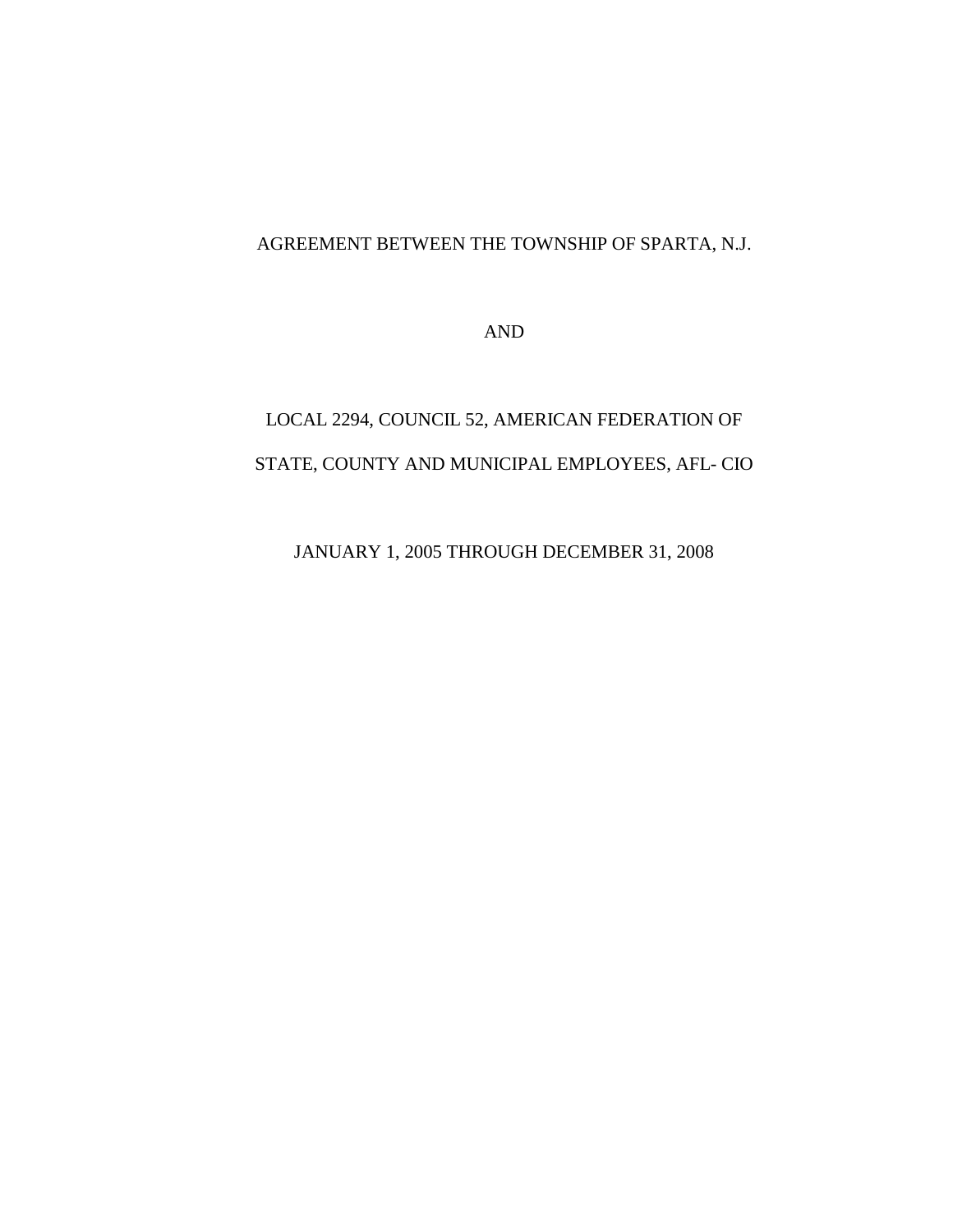# INDEX

| <b>Bill of Rights</b>                      | 3              |
|--------------------------------------------|----------------|
| Discharge & Discipline                     | 6              |
| <b>Dues Deduction</b>                      | 9              |
| E valuations                               | 11             |
| <b>Full Work Crews</b>                     | 42             |
| <b>Fully Bargained Provisions</b>          | 44             |
| <b>Funeral Leave</b>                       | 32             |
| <b>General Provisions</b>                  | 34             |
| <b>Grievance Procedure</b>                 | 3              |
| Holidays                                   | 25             |
| Hours of Work & Overtime Policy Agreements | 21             |
| Insurance & Medical Program                | 35             |
| Labor-Management Committees                | 39             |
| <b>Maintenance of Benefits</b>             | 44             |
| <b>Nondiscrimination Clause</b>            | 10             |
| Paid Leaves of Absence                     | 32             |
| <b>Personnel Files</b>                     | 15             |
| Recognition                                | $\mathbf{1}$   |
| <b>Savings Clause</b>                      | 43             |
| Seniority                                  | 16             |
| <b>Sick Leave</b>                          | 27             |
| <b>Strikes and Lockouts</b>                | 43             |
| Term                                       | $\mathbf{1}$   |
| Termination                                | 44             |
| Transfers                                  | 21             |
| <b>Union Security</b>                      | $\overline{7}$ |
| <b>Vacation Leave</b>                      | 26             |
| Wages & Salaries                           | 41             |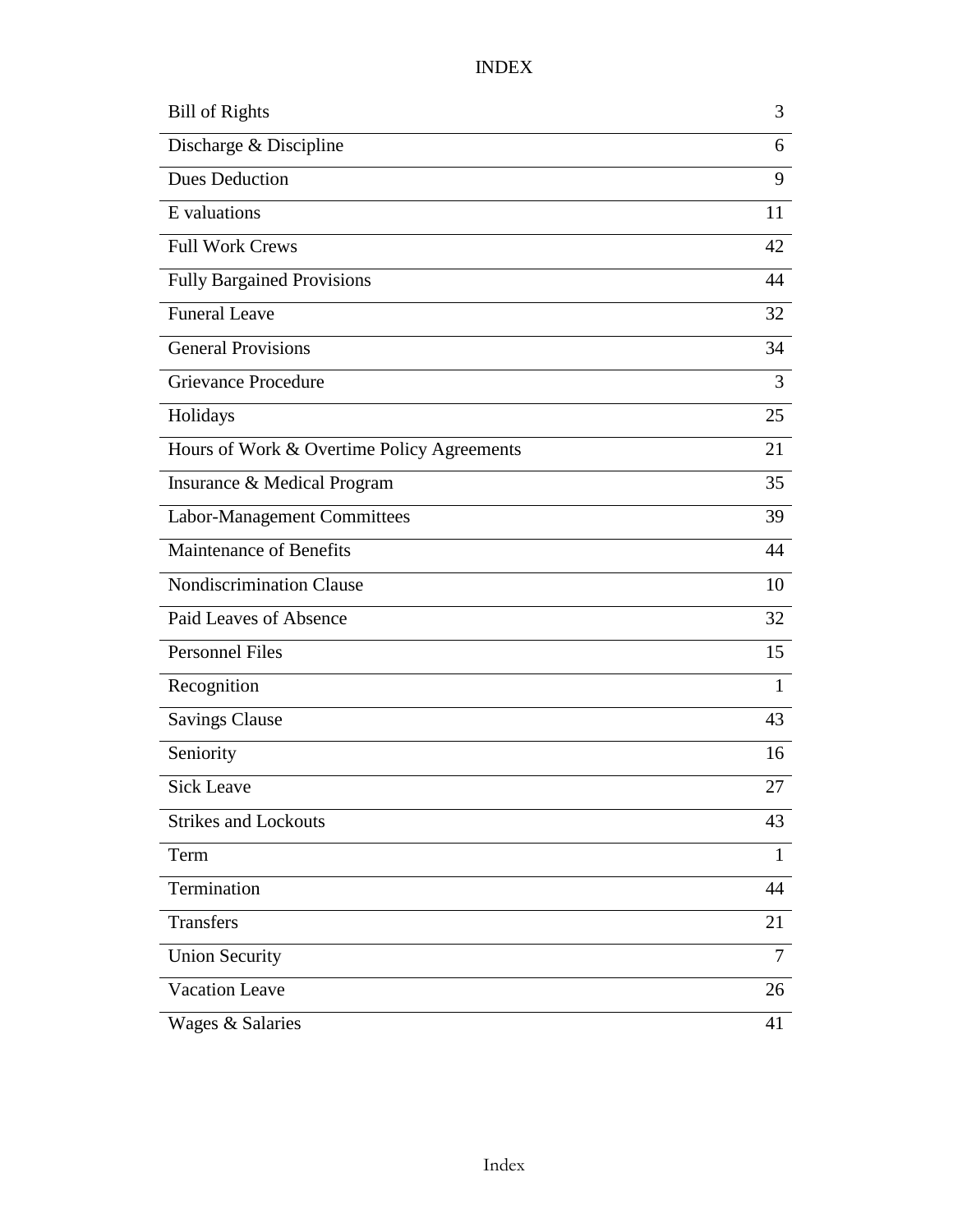#### PREAMBLE

This Agreement dated January 1, 2005 is entered into by and between the Township of Sparta, New Jersey referred to as the Employer and New Jersey Council 52 and its affiliated Local 2294, American Federation of State, County and Municipal Employees, AFL-CIO, hereinafter referred to as the Union, has as its purpose the promotion of harmonious relations between the Employer and the Union, the establishment of an equitable and peaceful procedure for the resolution of differences; and the establishment of rates of pay, hours of work, and other conditions of employment.

#### ARTICLE I

# RECOGNITION

The Township recognizes the Union as the exclusive collective bargaining agent for the employees in the classification of all Blue Collar employees of the Township of Sparta, including working supervisors (foremen). Excluding: All supervisors as defined in the Act, police, professionals, managerial employees, office employees, senior citizen van driver, seasonal and part-time employees.

#### ARTICLE II

# TERM

- A. This Agreement shall be effective from *January 1, 2005* and shall remain in full force and effect until *December 31, 2008*.
- B. This Agreement and its provisions including promotions and step increases shall be extended to remain in full force and effect during any extended negotiations that take place on a new Agreement subsequent to this Agreement's expiration date.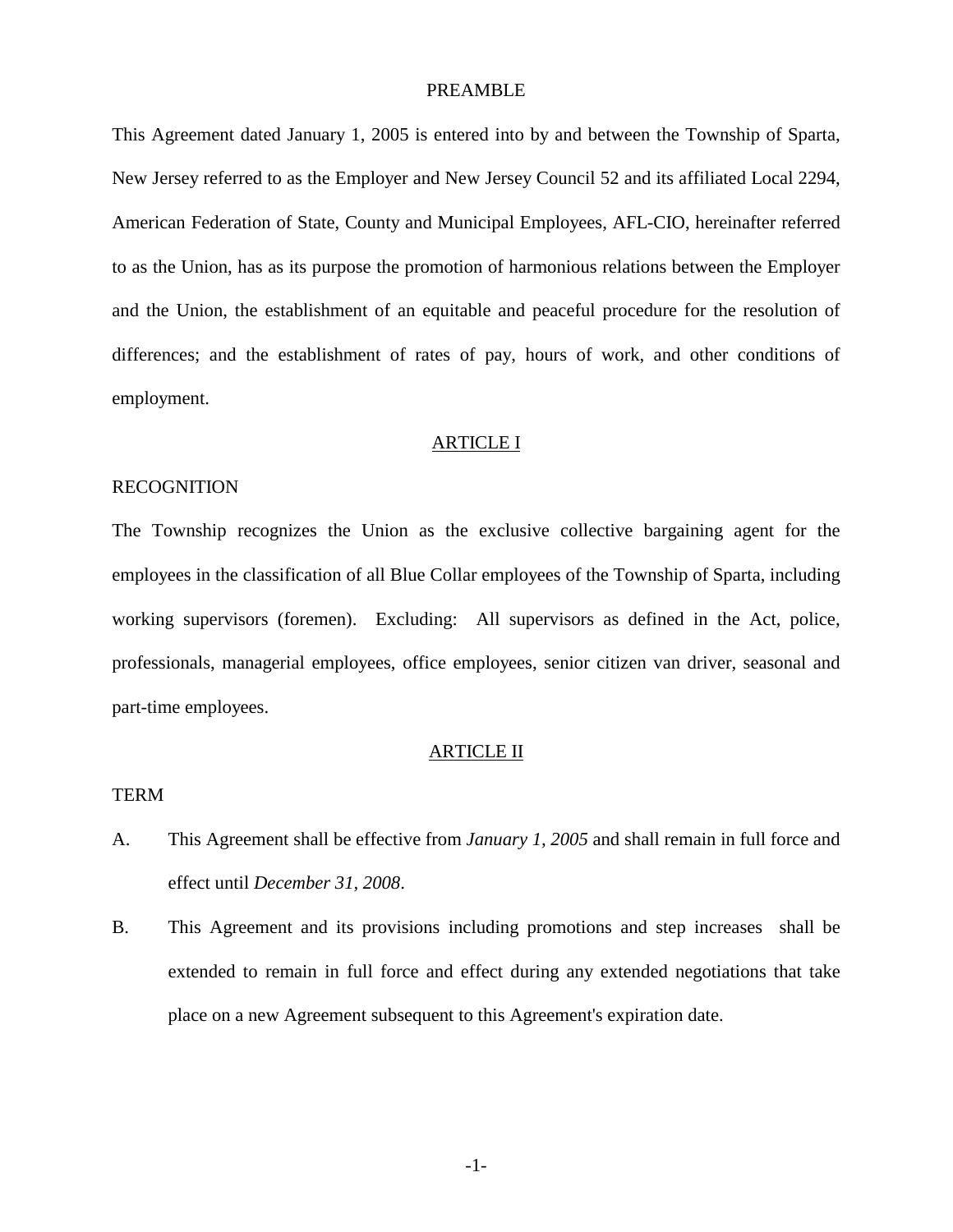#### ARTICLE III

#### MANAGEMENT RIGHTS

- A. The Township hereby retains and reserves unto itself, without limitation, all powers, rights, authority, duties and responsibilities conferred upon and invested in it prior to the signing of this Agreement by the laws and Constitution of the State of New Jersey and of the United States, including but without limiting the generality of the foregoing, and the following rights:
	- 1. The executive management and administrative control of Township government and its properties and facilities and the activities of its employees;
	- 2. To hire all employees, and subject to the provision of law, to determine their qualifications and conditions for continued employment or to assignment, and to promote and transfer employees;
	- 3. To suspend, demote, discharge or take other disciplinary action for the good and just cause according to law.
- B. The exercise of the foregoing powers, rights, authority, duties and responsibilities of the Township, the adoption of policies, rules, regulations and practices and the furtherance thereof, and the use of judgment and discretion in connection therewith shall be limited only by the specific and expressed terms of this Agreement and then only to the extent when such specific and expressed terms hereof are in conformance with the Constitution and laws of New Jersey and the United States.
- C. Nothing contained herein shall be construed to deny or restrict the Township of its rights, responsibilities, and authority under R.S.40 AND R.S. 11 or any other national, state, county or local laws or ordinances.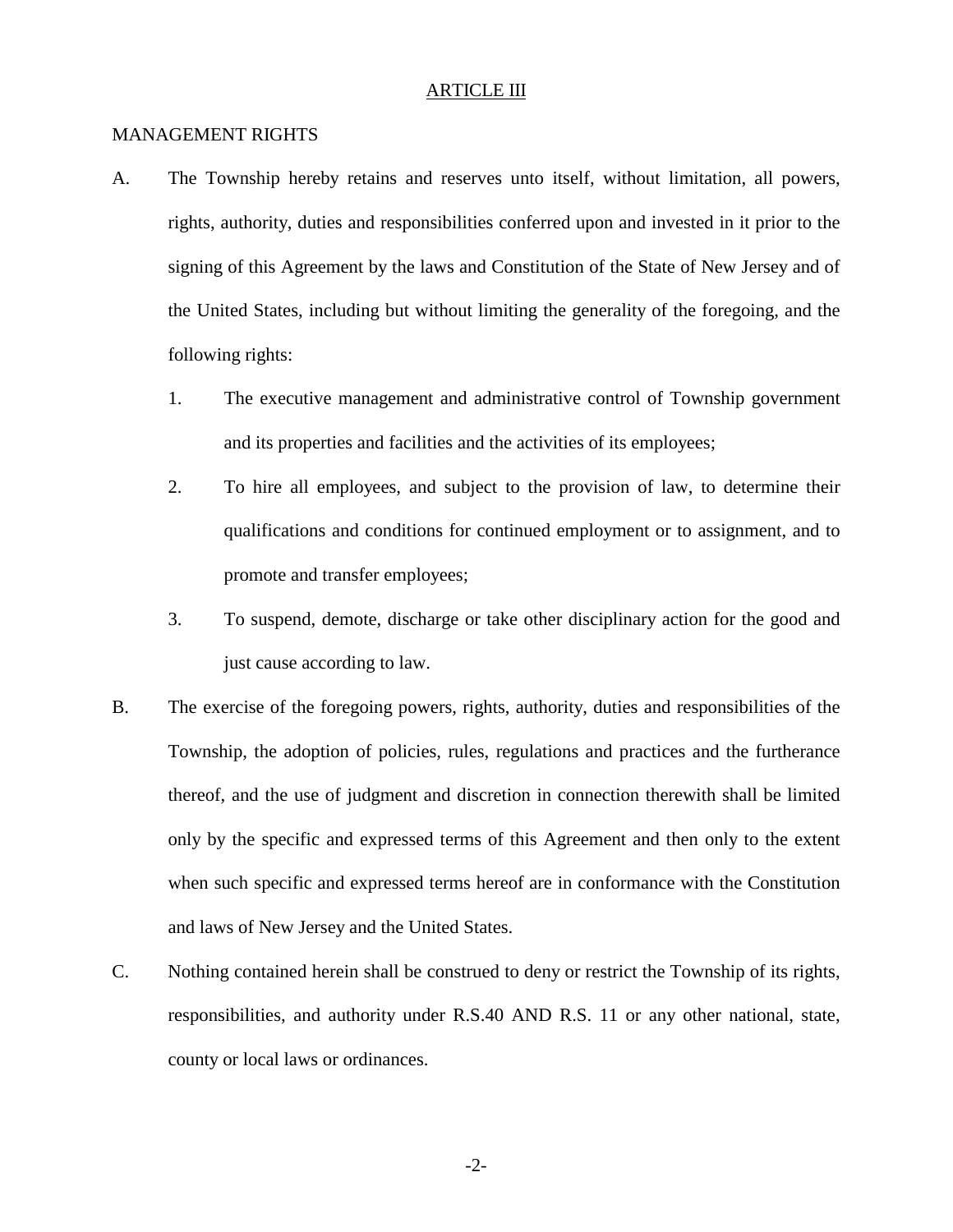## ARTICLE IV

# BILL OF RIGHTS

- A. To insure that individual rights of employees are not violated, the following shall represent the Employees' Bill of Rights:
	- 1. An employee shall be entitled to Union representation at each and every step of the grievance procedure set forth in this Agreement.
	- 2. An employee shall be entitled to Union representation at each stage of a disciplinary proceeding instituted pursuant to this Agreement in Articles IV, V, and VI.
	- 3. No employee shall be requested to sign a statement of an admission of guilt to be used in a disciplinary proceeding without having Union representation.
	- 4. No recording devices of any kind shall be used during any disciplinary proceedings unless agreed to by all parties and each party receives a copy of the tape.
	- 5. An employee shall not be coerced or intimidated or suffer any reprisals either directly or indirectly that may adversely affect his hours, wages or working conditions as the result of the exercise of rights under this Agreement.

#### ARTICLE V

#### GRIEVANCE PROCEDURE

# A. PURPOSE

 The purpose of the procedure is to secure at the lowest possible level, equitable solutions to the problems which may arise affecting the terms and conditions of employment.

-3-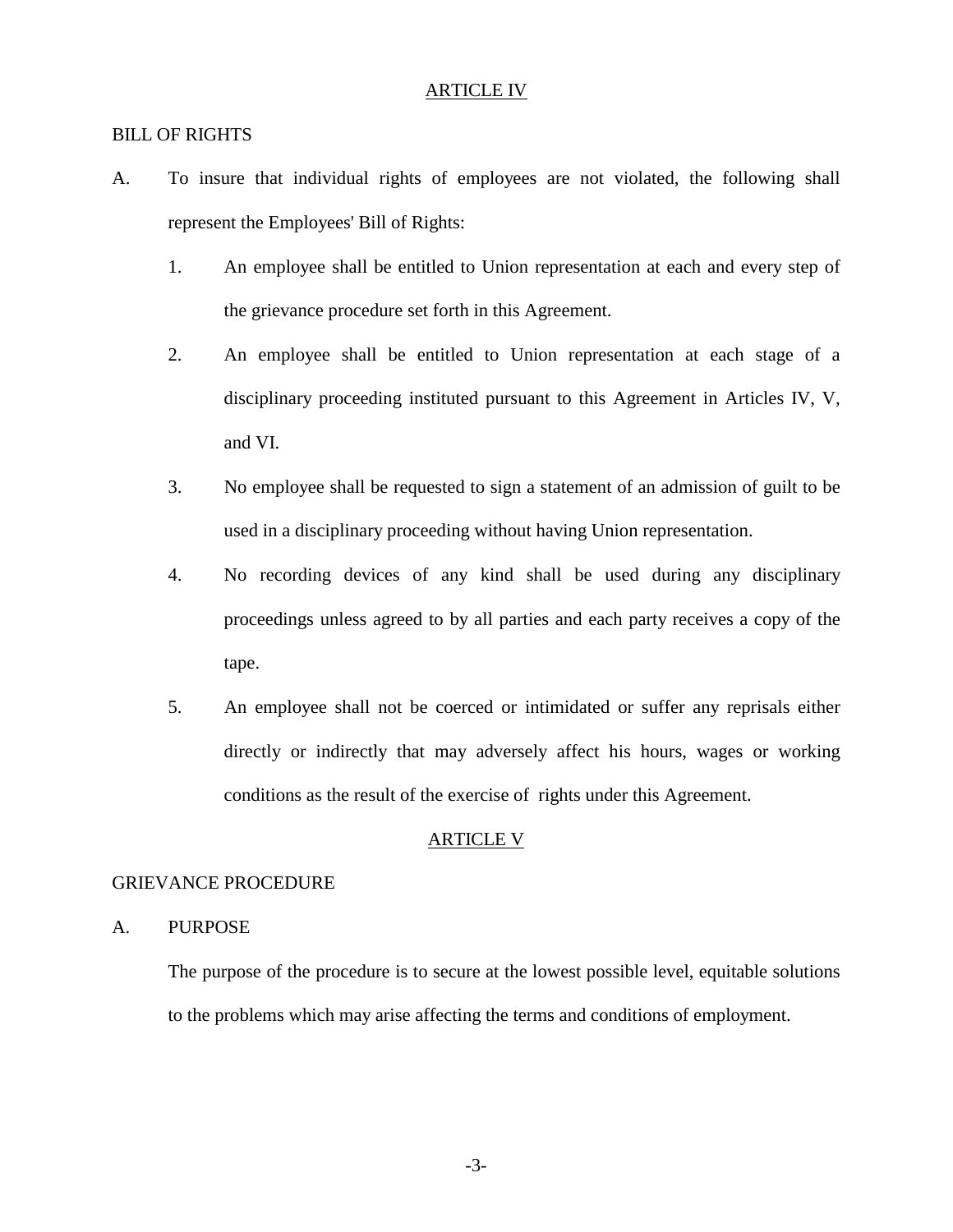# B. DEFINITION

- 1. A grievance is any dispute between the parties arising out of or concerning the application and interpretation of this Agreement.
- 2. In the wording of this statement of procedure, the term "aggrieved" shall be taken to include all those employees covered by this Agreement.
- 3. Any employee shall have the right to present his grievance through the steps described in the following paragraphs with the assured freedom from restraint, interference, coercion, discrimination or reprisal.
- 4. In the event no decision is forthcoming within the prescribed time limit as indicated below, the aggrieved may, upon notice, proceed to the next step.
- 5. Any of the time limits specified below may be extended by mutual agreement.
- 6. This grievance procedure shall in no way impair, diminish or preclude any rights to the parties as set forth in New Jersey Statutes, New Jersey Administrative Code, or any other law.
- 7. If, in the judgment of the Union, a grievance affects a group of employees, the Union may process and institute such a grievance procedure, provided it is initiated and signed by at least one employee.
- 8. Any Grievance Committee meetings or Steward meetings with the Employer shall be held during normal business hours, on the Employer's premises, and without loss of time.
- 9. The Grievance Committee members may have a reasonable amount of time to investigate and process grievances during working hours without loss of pay, but not to exceed two (2) hours per five (5) working days.

-4-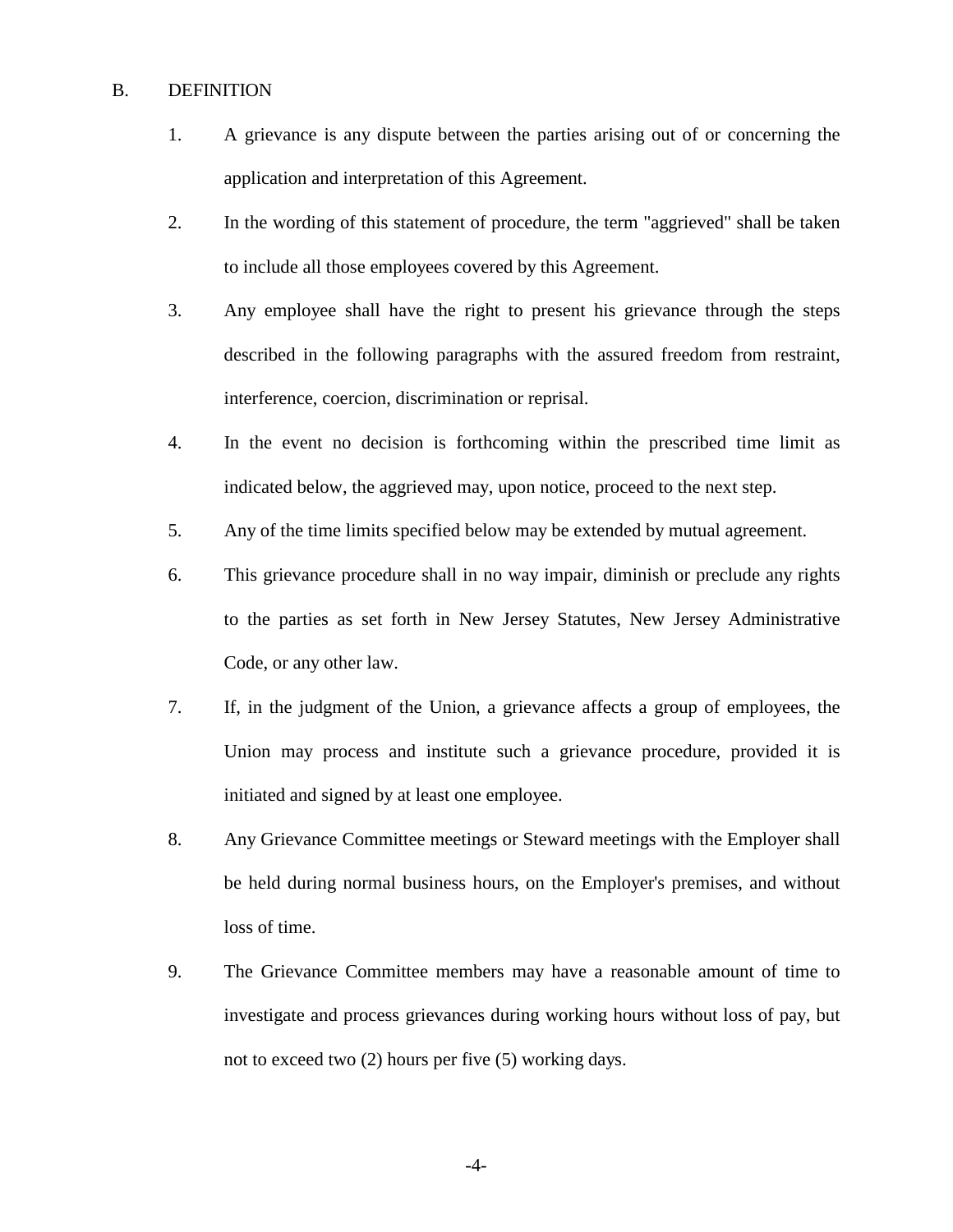- Step 1. The Union Steward or other authorized representative with or without the employee, shall take up the grievance or dispute with the employee's Supervisor. The Supervisor shall then attempt to adjust the matter and shall give his answer to the Steward within one (1) working day.
- Step 2. If the grievance has not been settled in Step 1, it shall be reduced to writing, presented and taken up by the Union Steward and/or other authorized representative along with the grievant, if he so desires, with the Director of Public Works within five (5) work days of grievance occurrence. The Director or his designee shall render an answer in writing within five (5) work days after its presentation in Step 2.
- Step 3. If the grievance is still unsettled, it shall, within three (3) workdays from receipt of the answer in Step 2, be submitted to the Township Manager who shall schedule a meeting within seven (7) workdays with the Union Grievance Committee and the grievant. The Township Manager or his designee shall forward his answer in writing to the Union Steward and Afscme council representative within five (5) workdays.
- Step 4. If the grievance is still unsettled, the Union may within thirty (30) calendar days or twenty (20) work days from the answer in Step 3, request arbitration. The arbitrator shall be selected in accordance with the rules of the Public Employment Relations Commission or through the processes of the American Arbitration Association. The arbitrator shall have full power to hear the dispute and make a final determination, which shall be binding on both parties. The fees of the arbitrator shall be borne by the Employer and the Union equally.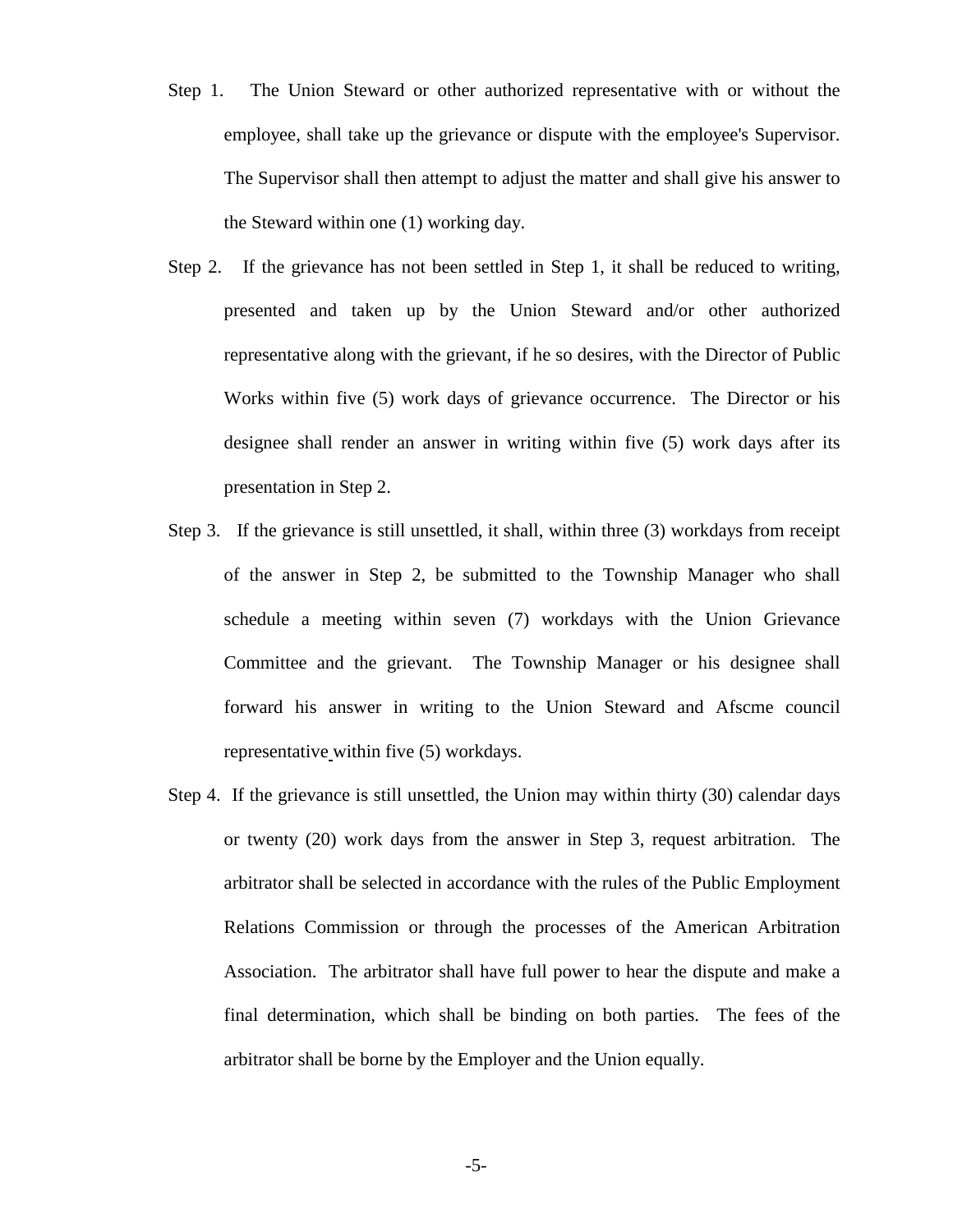#### ARTICLE VI

#### DISCHARGE AND DISCIPLINE

- A. The Employer shall not discipline or discharge an employee without just cause. The Employer shall notify the Union immediately of any discharge or discipline of an employee. Where such action involves loss of employee's wages, the Union and the Employer shall, at the request of the Union, meet within five (5) workdays from such action to try to resolve the matter. If the matter remains unsettled, the Employer shall give written reasons to the Union and the individual for such action and the grievance procedure may be invoked. Any grievance involving discharge or discipline may be initiated at the Fourth (4th) Step by the Union.
	- 1. Notwithstanding the foregoing, in the event that the proposed discipline (including termination) is one for which the New Jersey Department of Personnel provides jurisdiction for the employee, then the employee shall proceed through the Department of Personnel to attempt resolution of the matter. This section is intended to apply to those employees covered under the terms of this Agreement, who are classified as permanent employees as defined by the New Jersey Department of Personnel. This section is not intended to deprive an individual employee, who has no appeal rights through the Department of Personnel, from using the appeal rights provided through the grievance procedure, including arbitration.
	- 2. Pursuit to redress through the New Jersey Department of Personnel precludes the choice of arbitration for the same matter.
- B. A Grievance may be settled at any stage of the disciplinary grievance procedure, provided the Union shall be notified and offered the opportunity to be present at all meetings,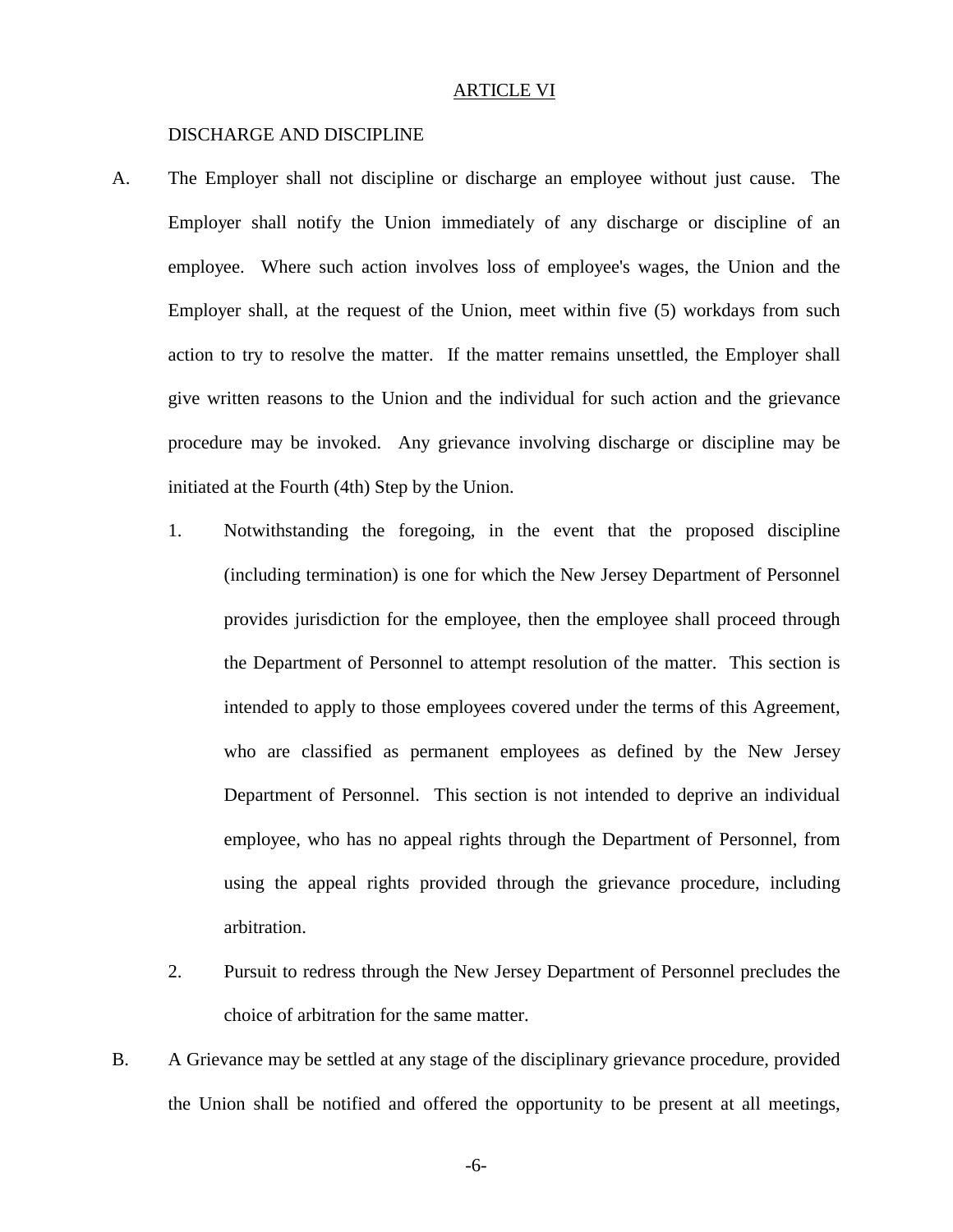hearings, disciplinary proceedings or discussions which involve the employees covered by this Agreement. The employee and the Union shall be provided with a written copy of such settlement within two  $(2)$  working days.

C. Grievance Committee shall mean: The Union President or his designee, the Steward and the Grievant.

# ARTICLE VII

# UNION SECURITY

#### A. BULLETIN BOARDS

 The Employer agrees to provide bulletin boards for the exclusive use of the Union to post notices and other Union information at each work location. Such notices shall be affixed with the Local A.F.S.C.M.E. number and/or Council 52 and/or A.F.S.C.M.E. International letterhead.

# B. ACCESS TO PREMISES

 The Employer agrees to permit representatives of the International Union and Union Council 52, subject to prior approval of the Township Manager or his designee, to enter the premises of the Employer for individual discussion of working conditions with employees, and to explain Council sponsored insurance programs, provided such representatives do not interfere with the performance of duties assigned to the employees. The Chapter Chairman or Shop Steward shall be permitted to enter the Township public works yard to conduct Union business only upon notification of the Township Manager or his assigned designee.

# C. AID TO OTHER UNIONS

 The Employer agrees that during working hours, on the Employer's premises and without loss of pay, appropriate Union Representatives, who are employees shall be allowed to: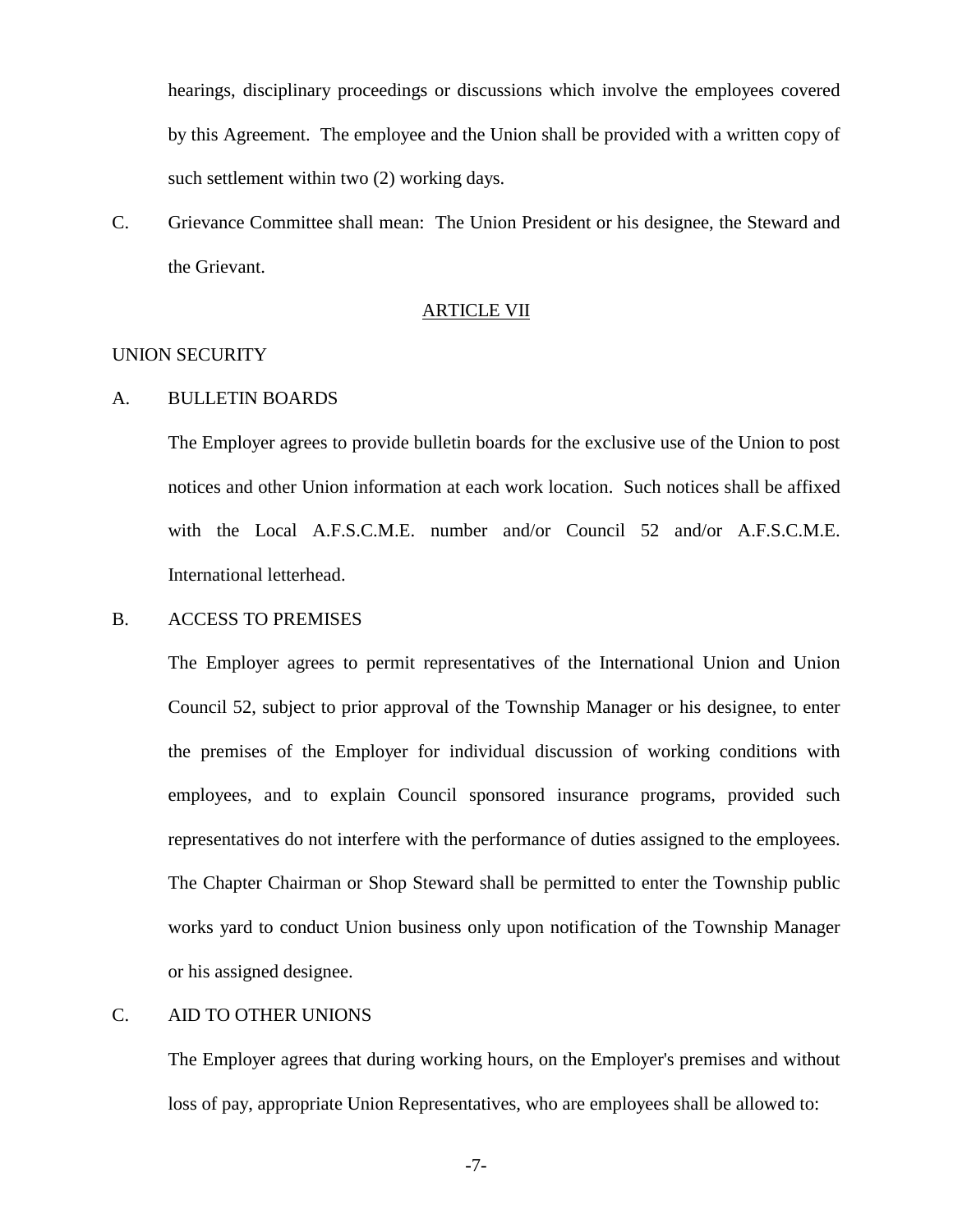- 1. Post Union notices;
- 2. Distribute Union literature;
- 3. Solicit Union members during other employee's non-working time;
- 4. Transmit communications authorized by the Local Union or its officers to the Employer or his representative;
- 5. Consult with Employer, his representative, Local Union Officers, or other Union representatives concerning the enforcement of any provisions of this Agreement. Such right shall not exceed four (4) hours a week and shall not be abused.

# D. CONTRACT NEGOTIATIONS

- 1. The Employer will give time off with no loss of pay to the four (4) members and Steward of the local union negotiating team one from each of water, parks, and Roads, to participate in contract negotiations.
- 2. Such meetings shall be conducted during regular business hours or at such times as are mutually agreeable between the parties. It is understood between the parties that overtime is not to be paid for any negotiation sessions that exceed regular work hours.
- 3. Union representatives must notify and obtain approval from the Public Works Director in advance of any time to be spent on union matters during normal working hours. Such approval shall not be unreasonably withheld.

## ARTICLE VIII

## DUES DEDUCTION

A. The Township agrees to deduct the annual dues of the Union in twenty-six (26) equal deductions from all employees who execute a written authorization pursuant with

-8-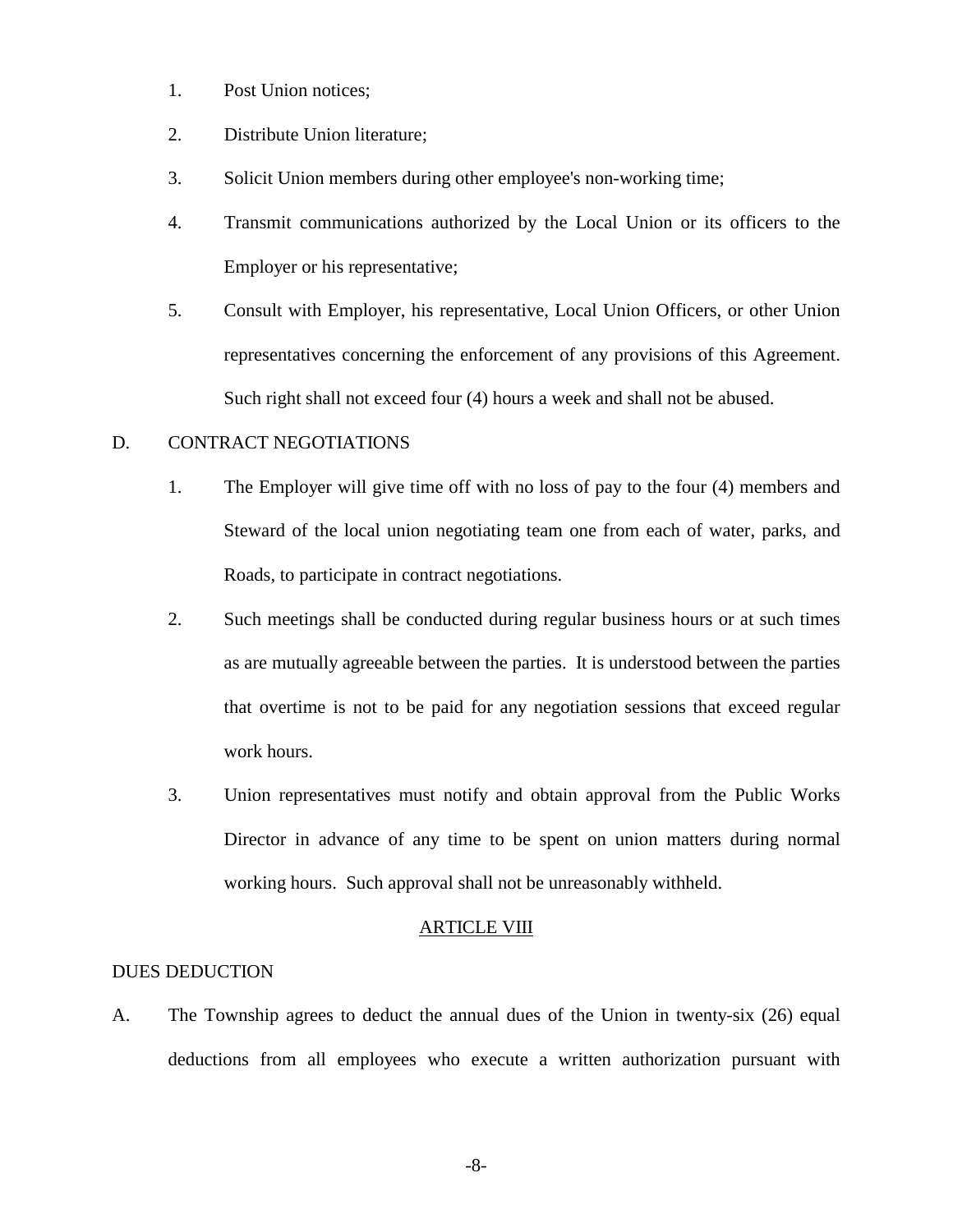N.J.S.A. 52:14-15.9e. Such notice shall be given to the head of the Township's payroll department.

- B. The dues check shall be accompanied each month with an alphabetized list of all employees in the bargaining unit on a form provided by the Union attached as Exhibit A to the Agreement. The list shall include new hires along with their home addresses, dates of hire, classification, status and whether they are terminated or on leave of absence and the amount of dues deducted.
- C. The total of such deductions together with the list shall be remitted to the designated Financial Officer of Council 52, A.F.S.C.M.E., AFL-CIO, 516 Johnston Avenue, Jersey City, New Jersey 07304, monthly, by the 15th of the month following such deduction.
- D. AGENCY SHOP

 Any employee in the bargaining unit on the effective date of this Agreement who does not join the Union within thirty (30) days thereafter, any new employee who does not join within thirty (30) days of initial employment within the Unit, and any employee previously employed within the Unit who does not join within ten (10) days of reentry into employment within the Unit shall, as a condition of employment, pay a Representation Fee to the Union by automatic payroll deduction. The Representation Fee shall be in an amount equal to eighty-five (85%) percent of the regular Union membership dues, fees and assessments as certified to the Employer by the Union. The Union may revise its certification of the amount of the Representation Fee at any time to reflect changes in the regular Union membership dues, fees and assessments. The Union's entitlement to the Representation Fee shall continue beyond the termination date of this Agreement so long as the Union remains the majority representative of the employees in the Unit, provided that no modification is made in this provision by a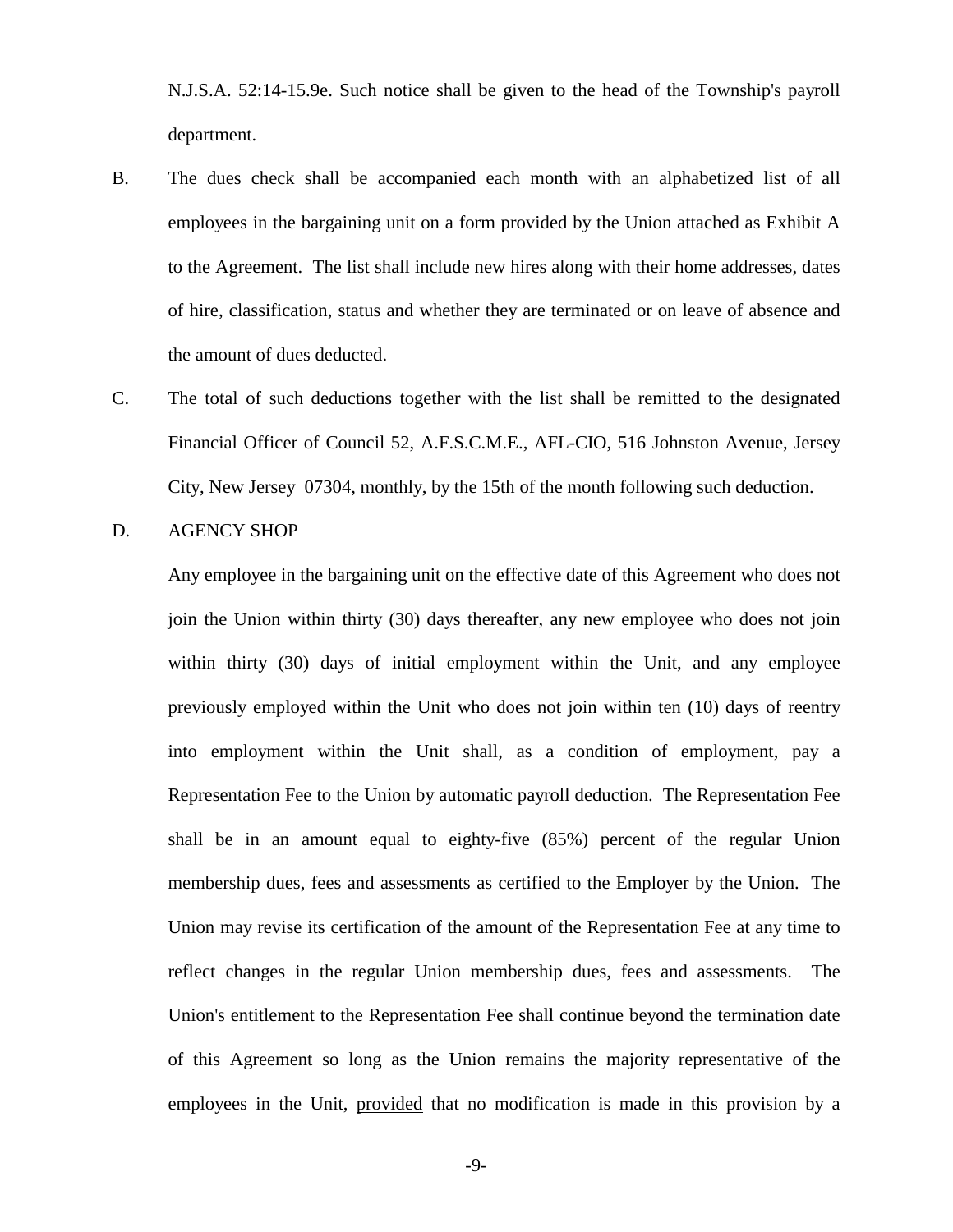successor Agreement between the Union and the Employer. For the purpose of this provision, employees employed on a ten-month (10) basis or who are reappointed from year-to-year shall be considered to be in continuous employment. The Township shall notify the Union of any new employee after 30 days of service.

#### ARTICLE IX

# NONDISCRIMINATION CLAUSE

- A. The provisions of this Agreement shall be applied equally to all employees in the bargaining unit without discrimination as to age, sex, marital status, race, color, creed, national origin, or political affiliation. The Union shall share equally with the Employer the responsibility for applying this provision of the Agreement.
- B. All references to employees in this Agreement designate both sexes and wherever the male gender is used, it shall be deemed to include male and female employees.
- C. The Employer agrees not to interfere with the rights of employees to become members of the Union, and further agrees there shall be no discrimination, interference, restraint, or coercion by the Employer or any Employer representative against any employee because of Union membership or because of any employee activity in an official capacity on behalf of the Union.
- D. The Union recognizes its responsibility as bargaining agent and agrees to represent all employees in the bargaining unit without discrimination, interference, restraint or coercion.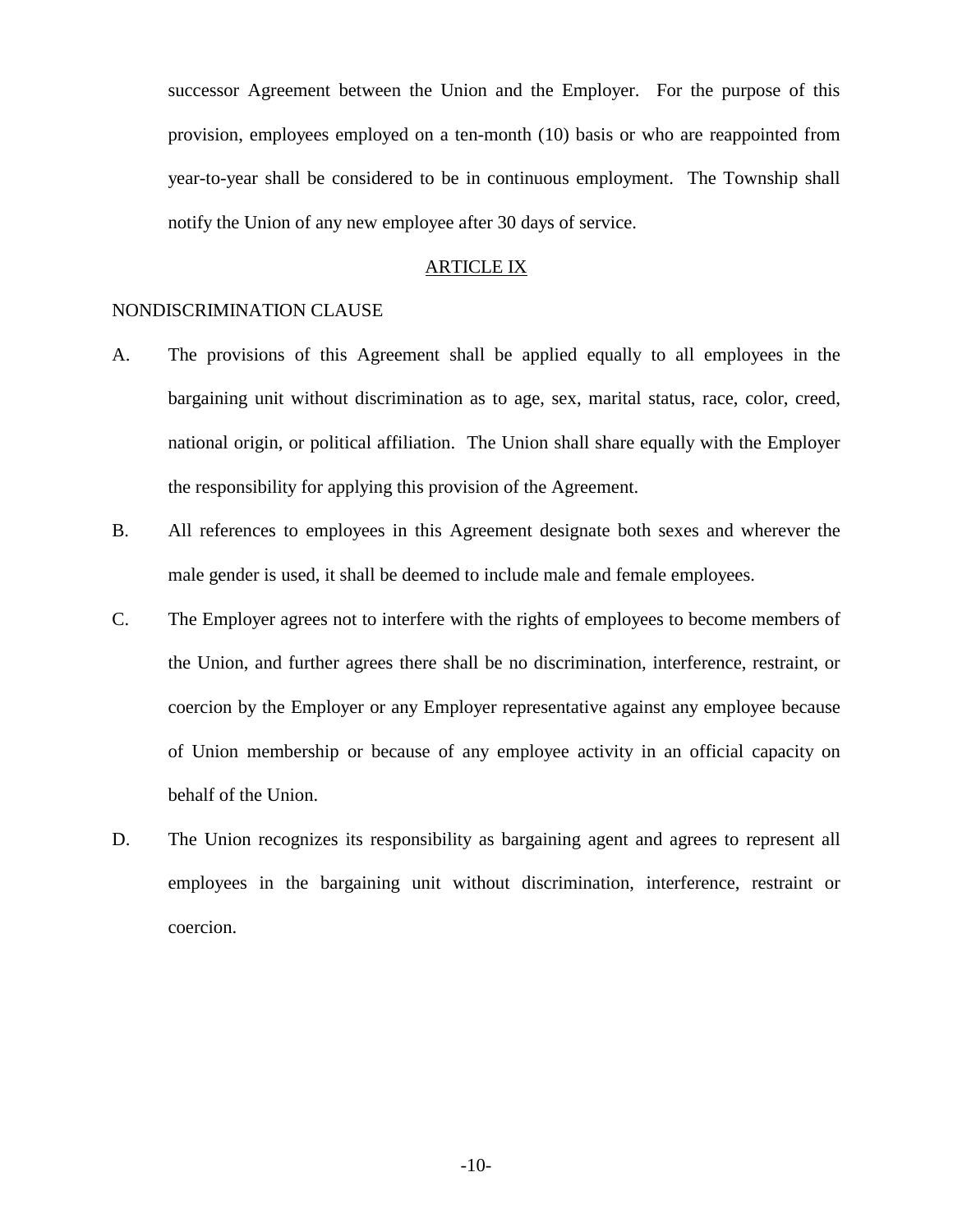## ARTICLE X

#### EVALUATIONS

#### General Guidelines Applicable To All Employees

The Township shall evaluate each bargaining unit member in accordance with the Township Performance Appraisal Form. Every evaluation shall be conducted by the employee's immediate supervisor and reviewed by the department head. Final approval shall be made by the department head. The employee will be given the opportunity to comment upon the evaluation. The performance appraisal forms shall be issued and the evaluation process shall begin upon execution of this agreement. It is the purpose of the Township to evaluate all employees at least once per year. The purpose of the evaluation is to train and evaluate personnel so they can deliver work performance at the highest possible professional level.

- A. Notwithstanding the employee performance evaluation procedures set forth herein, all employees shall be formally evaluated at least once per year. It is recommended that the employee's immediate supervisor sit with the employee six (6) months prior to the date of evaluation to assess the employee's performance.
- B. The Township reserves the right to discipline personnel in accordance with State law. Withholding of step movement shall not be done for disciplinary reasons and shall not be considered disciplinary action under the terms of this Agreement.
- C. All personnel assigned the responsibility of evaluating other employees shall be required to make monthly notations of performance. The purpose of this monthly notation is to provide periodic counseling of employees by their evaluators and to ensure that the year-end evaluation has a continuous factual record. These notations may be reviewed by the employee.

-11-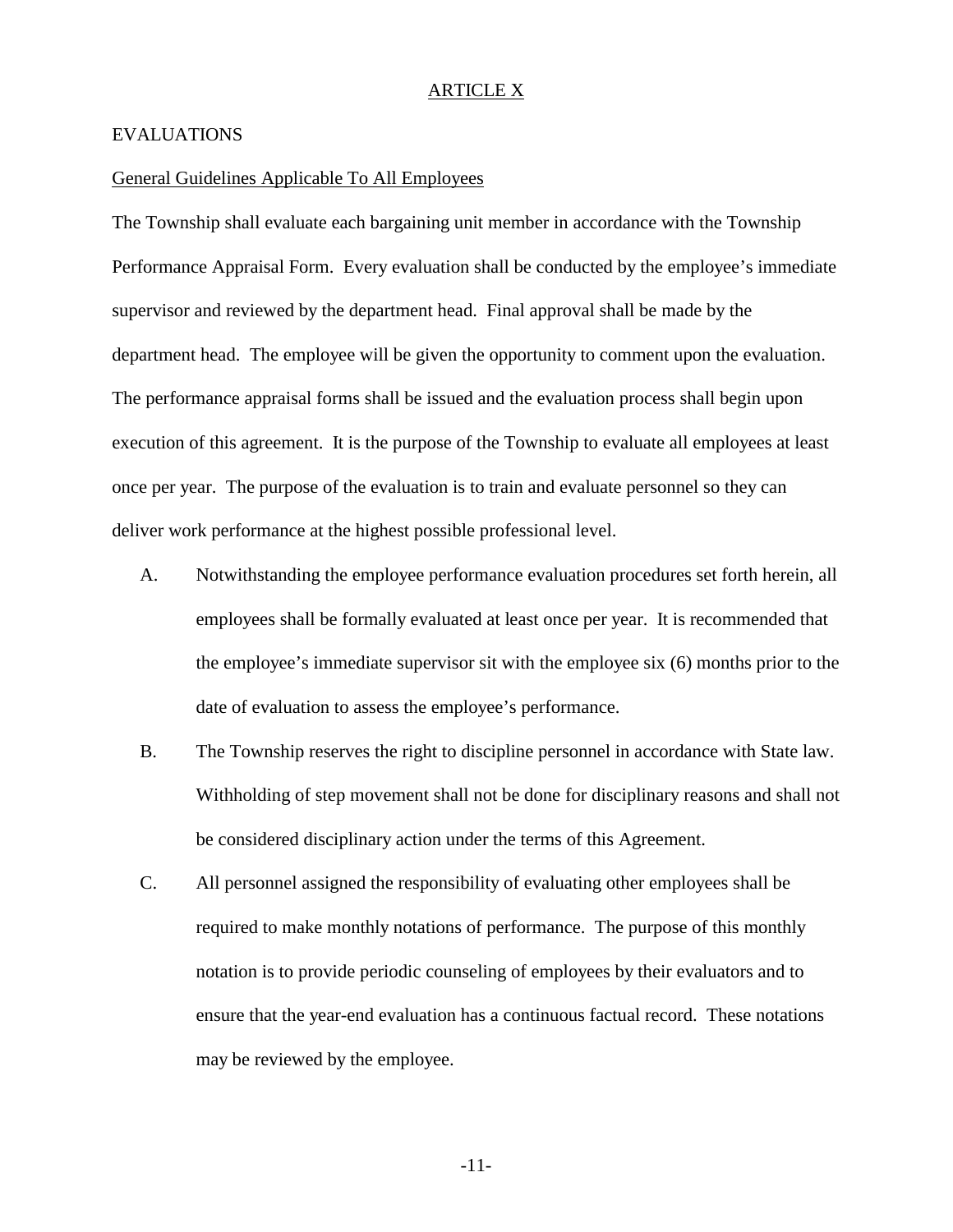- D. It shall be the responsibility of the employee's immediate supervisor to submit a written job performance evaluation on an approved Township appraisal form to the appropriate division head at least twenty (20) working days prior to the date scheduled for step movement (July 1, 2003). It shall be the responsibility of the supervisor to conduct the employee performance evaluation. The job performance evaluation shall include a statement by the supervisor indicating whether or not the employee has performed in a satisfactory or unsatisfactory capacity. In the event of an unsatisfactory performance rating or lower, it shall be the responsibility of the supervisor to notify the division head of his/her determination.
- E. Upon the completion of an unsatisfactory employee job performance evaluation, the employee's supervisor shall submit his/her findings to the division head. Upon review by the department head and finding the submitted evaluation of the employee to be unsatisfactory, remedial action shall be implemented.
- F. An employee receiving a satisfactory initial job performance evaluation at the conclusion of the anniversary period shall be subsequently evaluated on an annual basis prior to his/her anniversary date. The evaluation shall be administered by the supervisor at least twenty (20) working days prior to the anniversary date.

# Step Movement

It is established herein that in no event shall employees advance on the salary progression schedule following the expiration date of this labor agreement. There shall be no step increases or salary adjustment of any kind whatsoever pursuant to the salary progression schedule after December 31, *2008* unless the parties agree to extend the provisions of this Article. These provisions shall terminate on December 31, *2008.*

-12-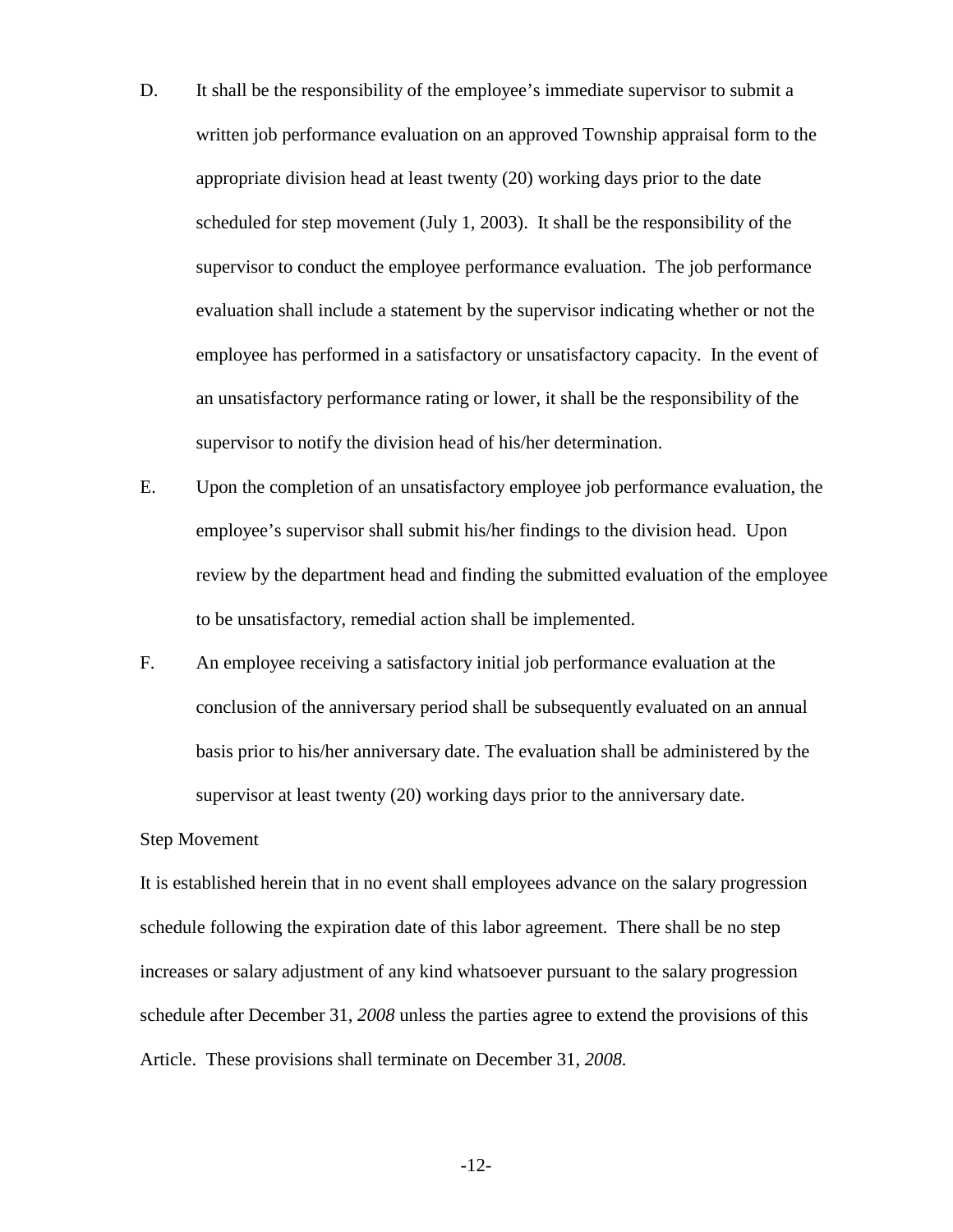Employees promoted to a higher position title shall be eligible for advancement on the salary progression schedule to the next applicable step on *July 1, of a contract year* provided the employee has at least one year of service with the Township as of *July 1, of that contract year however,* all employees shall be subject to the following procedures in order to be paid a step increase:

- A. The Township reserves the sole right to establish each new hire's salary at any level between the minimum and maximum salaries within the range for the employee's job category.
- B. Step increases shall be granted only to employees who qualify for step increases by virtue of their requisite one-year in service in step and whose performance is satisfactory as determined in accordance with the Township's evaluation process. An employee who is scheduled for a step increase on the next succeeding July 1 step progression date will be notified in his/her January evaluation by his/her department head if there are any performance deficiencies that could lead the department head to recommend that the employee not be advanced to the next step on the range.
- C. In accordance with the performance evaluation process, if, in the determination of the department head, an employee's performance is unsatisfactory, the employee shall be advised in writing in the January evaluation of his/her performance deficiencies and will be provided the written recommendation as how the employee may improve his or her performance. Upon receipt of such performance deficiencies, the employee shall be re-evaluated in the next succeeding April following the January evaluation. If the employee's performance subsequently improves and the employee receives a satisfactory evaluation in April, he/she will receive the scheduled step increase at the next July salary progression date.

-13-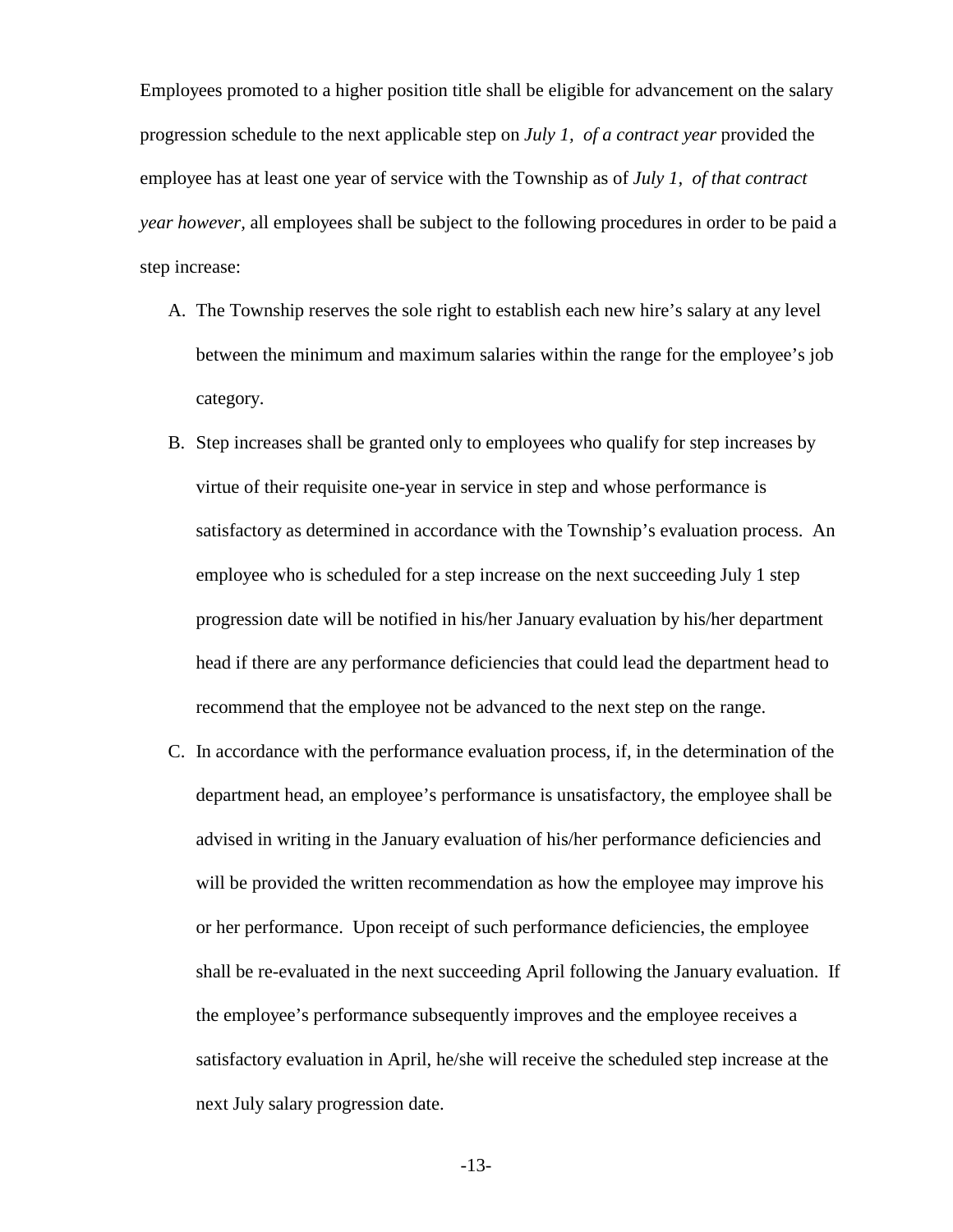- D. An employee who receives an unsatisfactory evaluation in his/her April evaluation (either because of failure to improve deficiencies noted in his/her January evaluation, or because of performance deficiencies that have developed since his/her January evaluation) will not receive any scheduled step increase as provided on the salary progression schedule.
- E. An employee who is not eligible to advance on the step progression schedule because of performance deficiencies may file a grievance concerning his/her own evaluation provided that any such grievance shall terminate at Step 3 (Township Manager's decision) and shall not be subject to arbitration. If an employee remains "frozen," however, in a step range after one (1) year because of a second unsatisfactory evaluation in the subsequent evaluation in January, he/she may file a second grievance concerning this subsequent evaluation and that grievance will be subject to grievance arbitration. The standard to be applied by the arbitrator in rendering a decision concerning the employee's grievance concerning his/her evaluation shall require that the burden be upon the employee to prove that the Township's evaluation was arbitrary and capricious. If the arbitrator sustains the grievance, the employee may be awarded a retroactive step increase back to July 1 of the preceding year in which the scheduled step increase was denied.
- F. The Township and union agree to establish a Joint Advisory Labor Management Committee to oversee the evaluation process. This Committee shall meet only on non-working time. It shall remain, however, the sole and exclusive authority of the Township to evaluate its employees. In order to be eligible for advancement on the salary progression schedules to the next applicable step, an employee must serve a minimum of one (1) year in his/her current step; provided, however, that an employee

-14-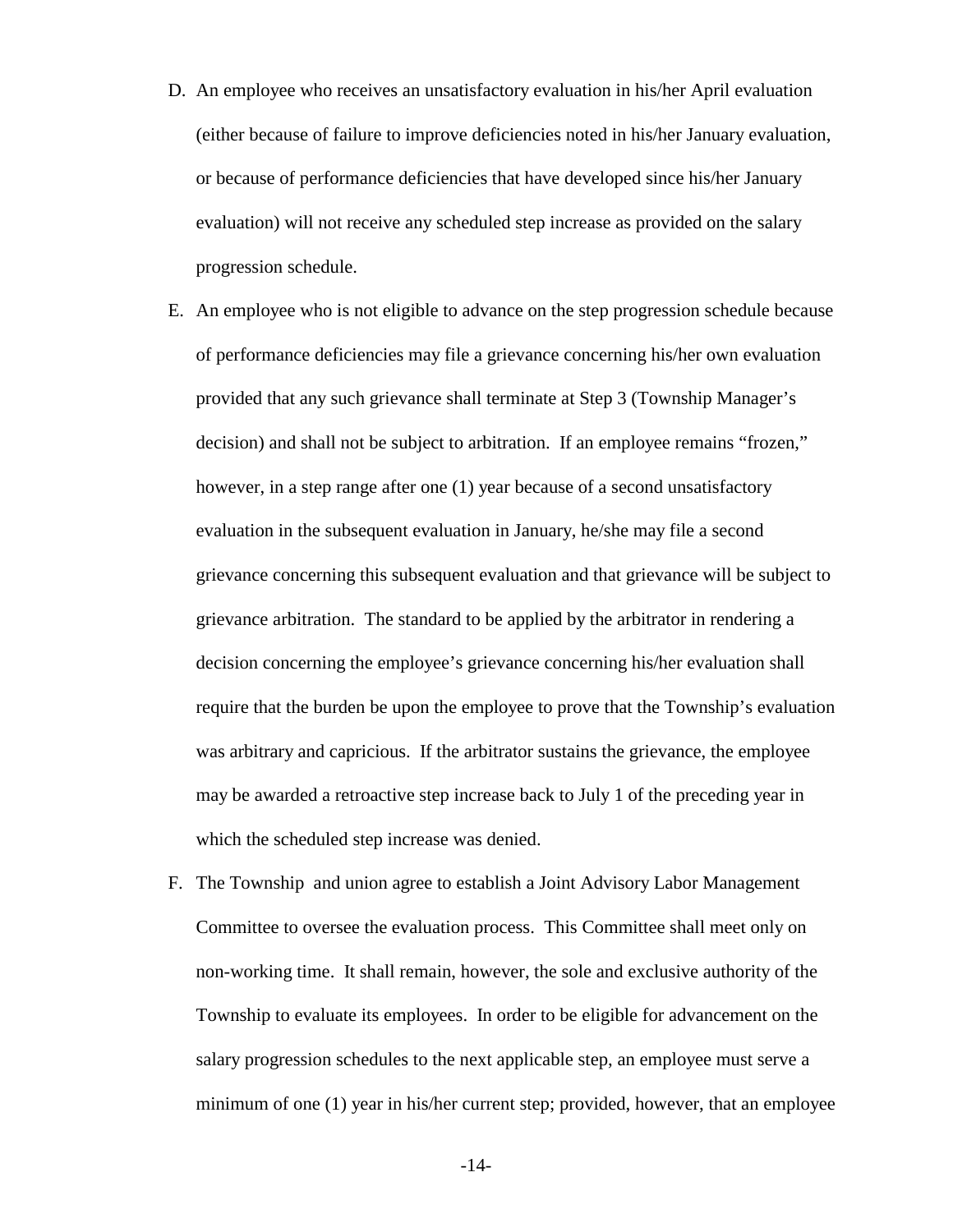promoted to a higher position title shall be eligible for advancement to the next applicable step on July 1, 2006 if the employee has at least one year with the Township as of July 1, 2006.

G. Promotions: After July 1, 2002:

Employees promoted to a position in a higher salary grade will receive a five percent (5%) increase or the minimum of the new grade, whichever is higher. Employees who receive a two-level promotion shall receive a five percent  $(5%)$  increase for each level or the minimum of the new grade, whichever is higher.

## PERSONNEL FILES

- A. Upon request in writing, an employee shall have access to his own personnel file during working hours.
- B. The employee shall have the right to respond in writing to any document in the file. Such response shall become part of the personnel file.
- C. The Employee reserves the right to grieve any material in the file either in total or in part.

## ARTICLE XI

# **SENIORITY**

- A. DEFINITION
	- 1. Unit-wide seniority is defined as the length of time an employee has been continuously employed in any capacity in the Township of Sparta as so calculated by the effective date on Civil Service Certification.
	- 2. Divisional Seniority shall be defined as the length of time an employee has worked continuously in a specific division within the Department.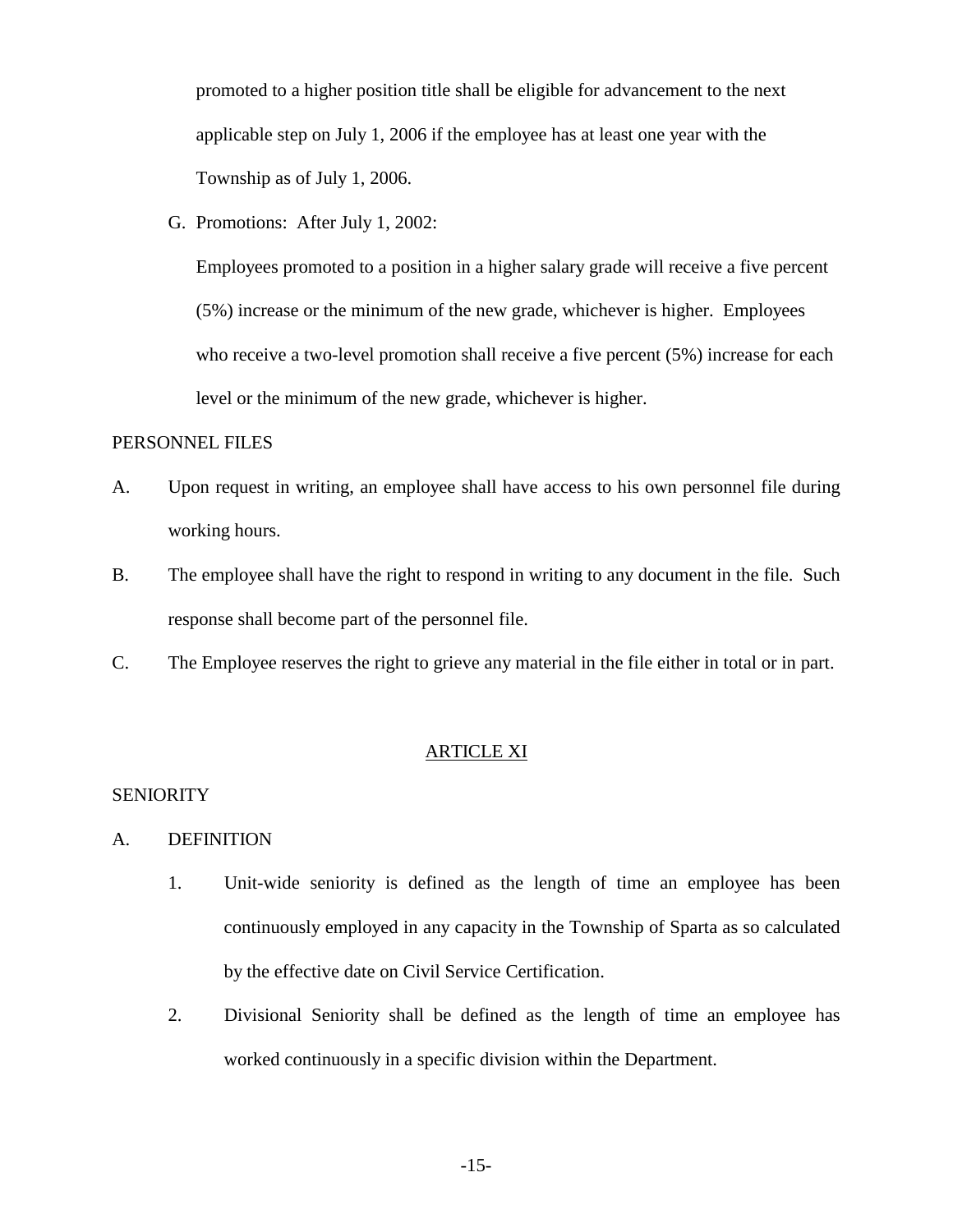3. Classification Seniority shall be defined as the length of time an employee has worked continuously in a specific job title within the Department

### B. APPLICATION

Unit-wide Seniority shall apply towards provisional promotions, temporary job openings, whether promotional or lateral, and length and scheduling of vacations as herein defined.

# C. SENIORITY LISTS

 A copy of the seniority list shall be furnished by the Employer to the Local Union once a year. The seniority list shall show the names, job titles, and date of hire of all employees in the bargaining unit and shall be posted by the Union on all bulletin boards.

# D. BREAKS IN CONTINUOUS SERVICE

 An employee's continuous service record shall be broken by voluntary resignation, discharge for just cause, and retirement. If an employee returns to work in any capacity within one (1) year, the break in continuous service shall be removed from his record. However, in the case of an employee returning to work after a discharge for just cause, past seniority shall be restored upon mutual agreement by the Employer and the Union.

# E. POSTING

- 1. In order to keep employees within a department or organizational unit informed of positions in which they may be interested for the purposes of reassignment or promotion and to provide an opportunity to apply for existing or planned job vacancies, vacancies shall be posted upon their occurrence.
	- a. The term "promotion" means the advancement of an employee to a higher position or the reassignment of an employee to a higher paying position.
	- b. Notice of all vacancies shall be posted on all bulletin boards for a period of not less than ten (10) calendar days and shall state the job classifications,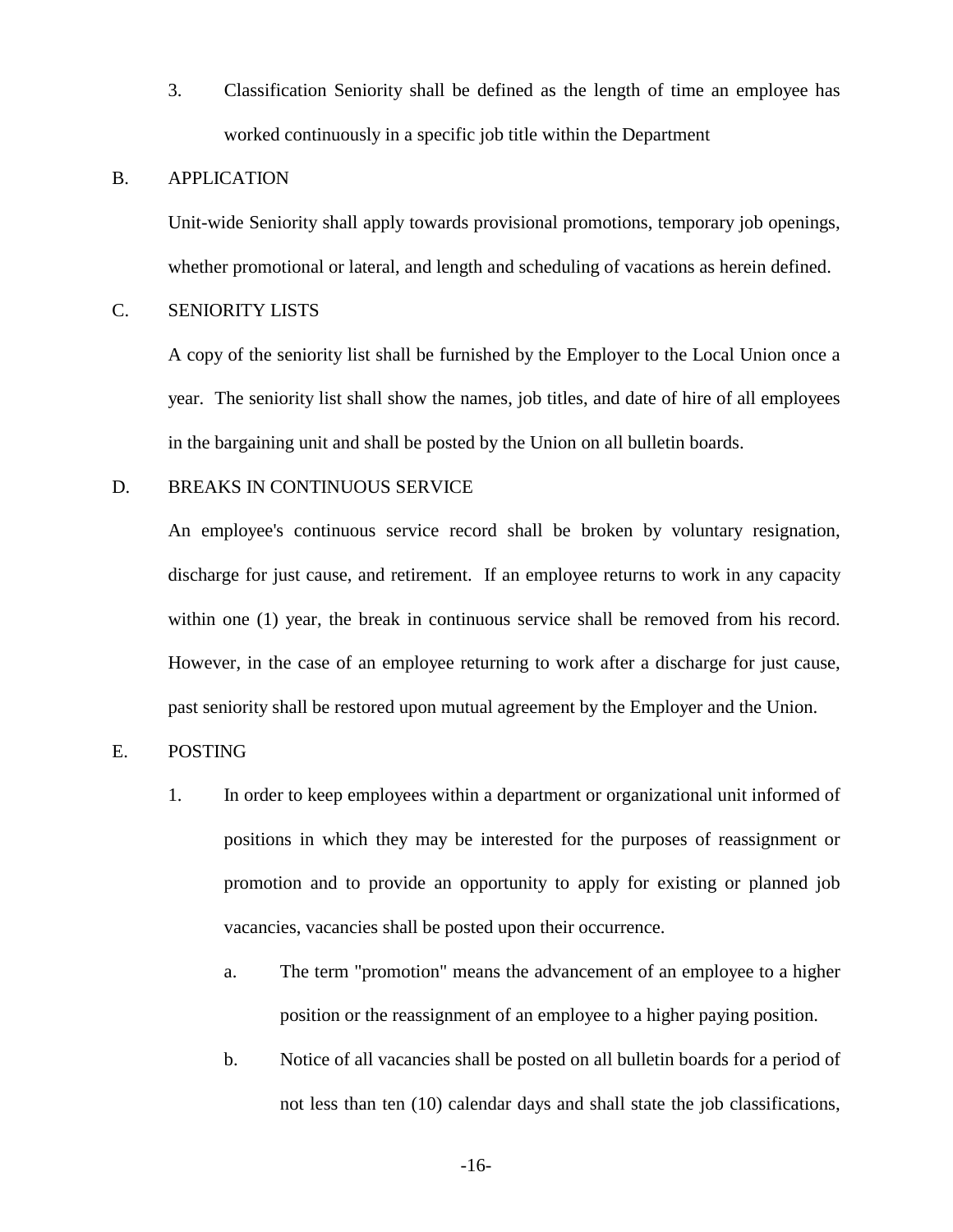rates of pay, the nature of the job requirements and whether such opening is of a permanent, provisional or temporary nature. Employees interested, including employees on layoff, shall make a written request through the Township Manager for such positions.

- 2. Such jobs shall be filled in the following manner:
	- a. Should such a promotion or vacancy be of a permanent nature, then the Employer shall fill such positions from amongst the appropriate New Jersey Department of Personnel Eligibility List. Candidates whose names appear on an established promotional list shall be offered such positions until the entire list is exhausted before any other considerations are made.
	- b. When making the selection from among the three (3) highest scores on the list, the Employer will make the selection in accordance with New Jersey Division of Personnel Regulations.
	- c. Should the Employer, upon the exhaustion of the established list and the absence of any other New Jersey Department of Personnel List, decide to fill the job by provisional appointment, then such openings shall be posted in accordance with the procedure set forth herein.
		- (1) Provisional promotion and/or vacancies shall be filled from among those employees who apply and meet the requirements of the job, except that if there is more than one (1) employee qualified to do the job, then such position shall be filled by the employee with the greatest seniority.
		- (2) Any employee selected in accordance with the above procedure shall undergo a trial period of no less than thirty (30) days, but no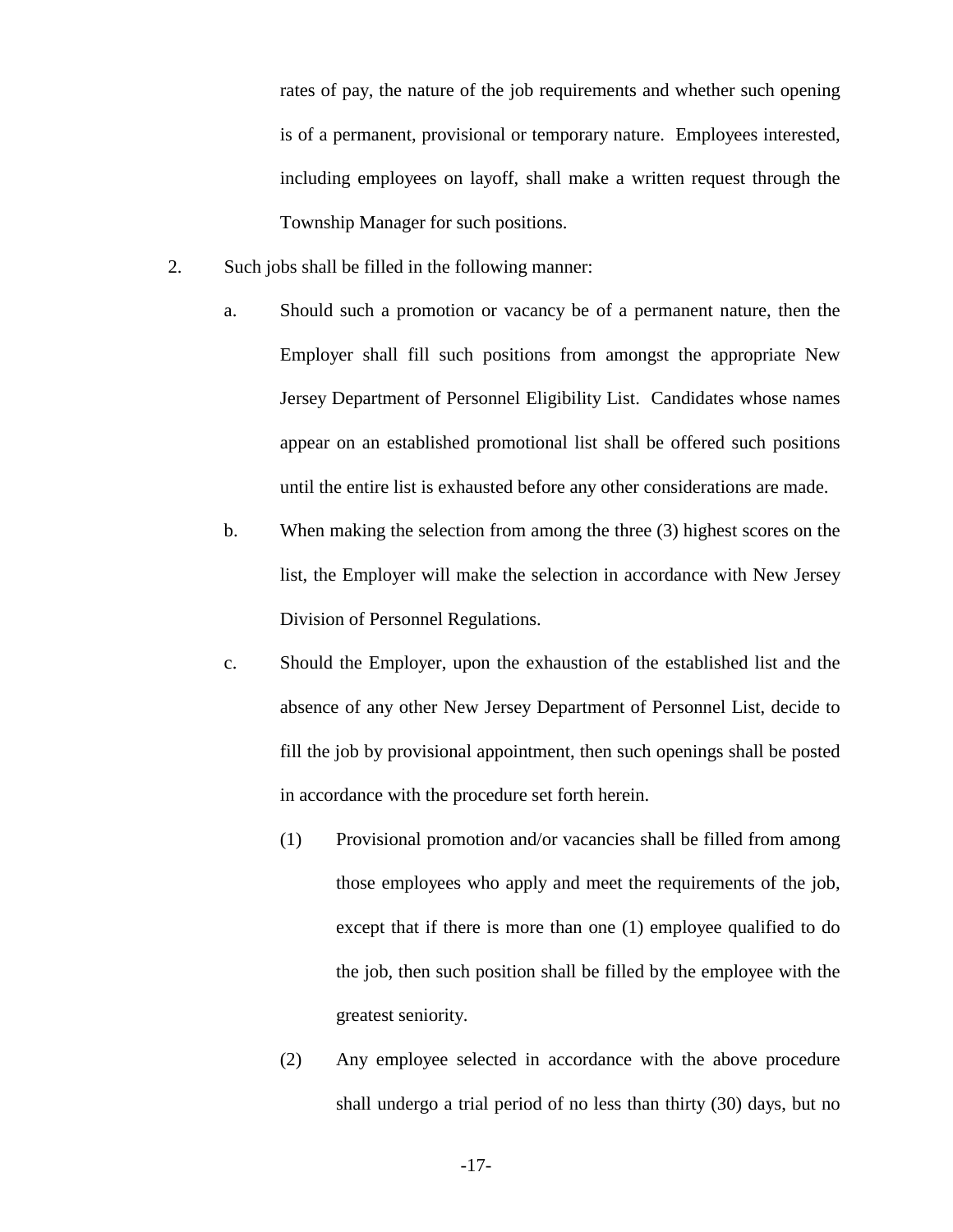more than ninety (90) days. If such employee does not meet the requirements or responsibilities of the position during the trial period, he shall be restored to his former position with no loss of seniority.

## F. TEMPORARY JOB OPENINGS

- 1. When a job opening of at least one (1) week's duration occurs as a result of an employee being on vacation, illness or an authorized leave of absence, then the Employer shall fill such opening by promoting, assigning, or reassigning the employee with the greatest seniority qualified to do the work. Such temporary promotion shall be considered as training assignments to enable the employee to qualify for future permanent promotions. Such job openings shall be posted in accordance with the procedure set forth herein.
- 2. An employee assigned to a higher classification for more than one week's duration by the Director of Public Works shall be compensated for the performance of duties and responsibilities associated with the higher classification. The assignment of an employee to a higher classification must be for a time period that is a direct result of a higher classification having been vacated by an employee due to illness, vacation, leave of absence with or without pay, jury duty, military leave, or funeral leave. Such temporary job opening shall not be construed to include regularly assigned snow removal duties.
- 3. The employee assigned to a higher classification shall be compensated by having his existing base pay increased five (5) percent or to be paid at the minimum rate of pay for the higher classification, whichever is greater.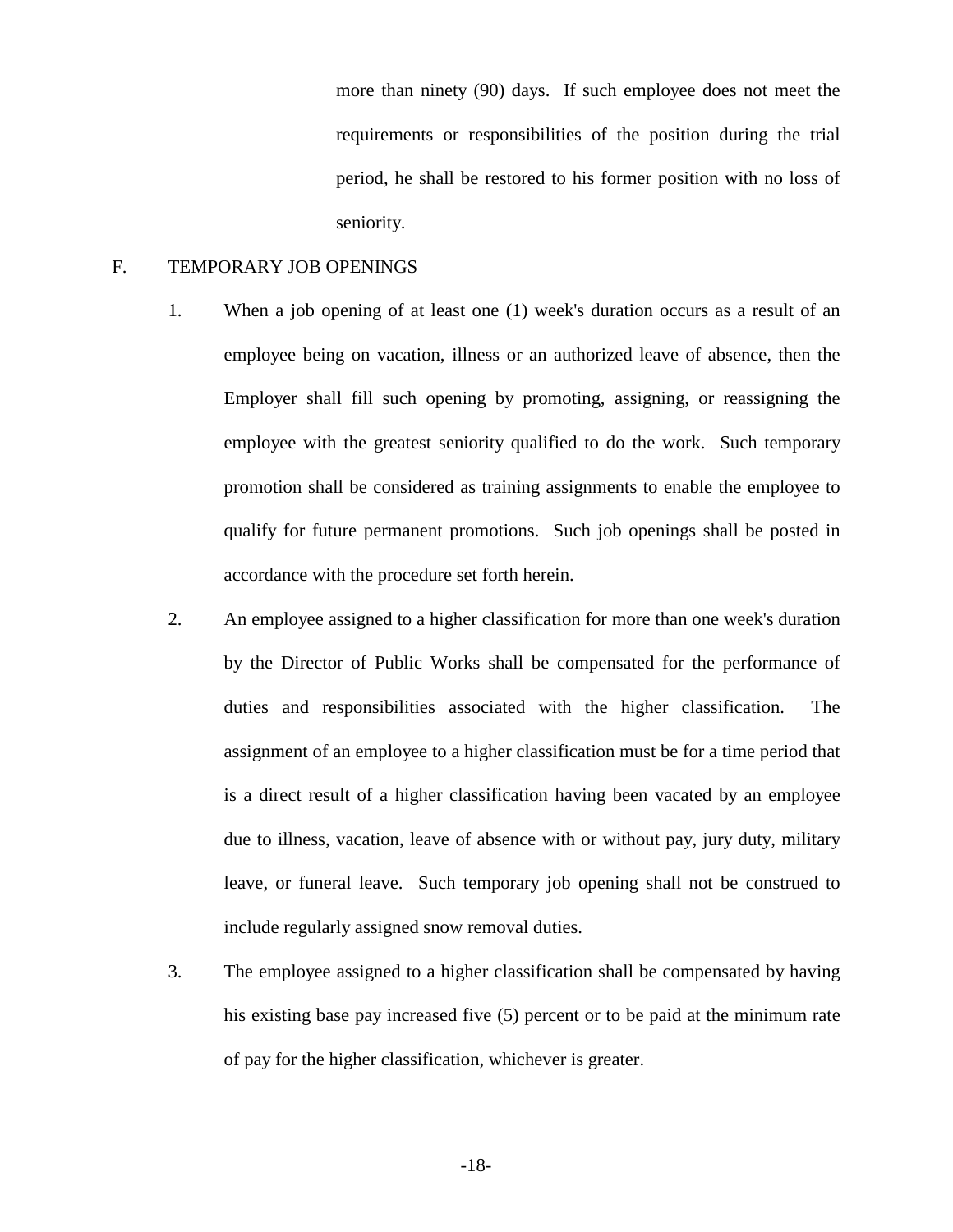- 4. An employee who is assigned to a higher classification wherein the salary range for the position is equal shall not be entitled to a pay differential adjustment.
- 5. In no case will an employee be compensated for having been assigned to assist another employee working in a higher classification.
- 6. The Director of Public Works will reduce to writing the assignment of a higher classification to any Public Works employee and send a copy of such to the Township Manager stipulating the dates and amounts of days for such assignment. This will serve as authorization for payment of wages at the higher rate.

# IN-TITLE

 Employees applying for a transfer or reassignment within title shall be selected on the basis of seniority. Such job openings shall be posted in accordance with the procedure set forth herein.

H. Positions so filled in accordance with the procedure set forth herein shall be posted by the Employer on the bulletin boards within two (2) work days of the selection, listing the names of the employees appointed or selected and shall remain posted for a period of at least ten (10) work days.

# I. LAYOFFS

- 1. In the event the Employer plans to lay off employees for any reason, the Employer shall meet with the Union to review such anticipated layoff at least two (2) weeks prior to the date such action is to be taken.
- 2. When such action takes place, it shall be accomplished by laying off temporary and probationary employees first. Should it be necessary to further reduce the work force, regular employees shall be laid off in accordance with Department of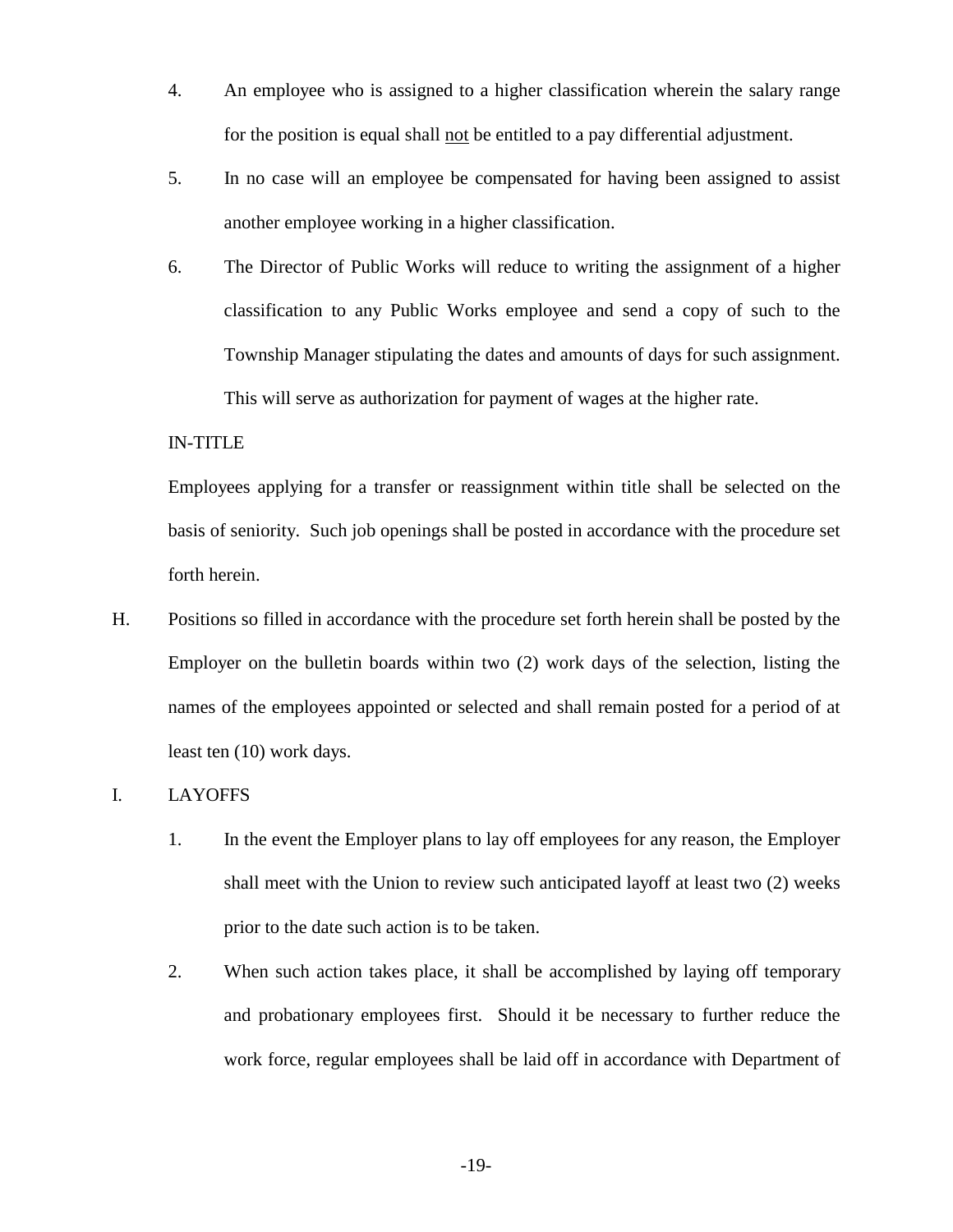Personnel regulations pertaining to layoffs as set forth in New Jersey Administrative Code, Title 4.

# J. RECALL

When the work force is increased after a layoff, employees will be recalled in accordance with Department of Personnel regulations pertaining to layoffs as set forth in New Jersey Administrative Code, Title 4.

# ARTICLE XII

### TRANSFERS

- A. Employees shall not be involuntarily transferred to other divisions or areas without prior discussion with the Union.
- B. Employees displaced by the elimination of jobs through job consolidation (combining the duties of two (2) or more jobs), or the installation of new equipment, machinery, or the curtailment or replacement of existing facilities, or the development of new facilities, shall be permitted to exercise, prior to the hiring of a new employee, their unit-wide seniority rights to transfer to any vacant jobs in the service of the Employer. An employee thus exercising his rights shall be given any reasonable training needed to perform the job. Where no employee with the requisite seniority desires to transfer, the Employer agrees to train any other employee desiring such transfer to fill the vacancy.

# HOURS OF WORK AND OVERTIME POLICY AGREEMENTS

#### A. WORK WEEK

 The regular workweek for employees in the Division of Roads shall consist of five (5) consecutive days (Monday through Friday). Alternate schedules for employees of the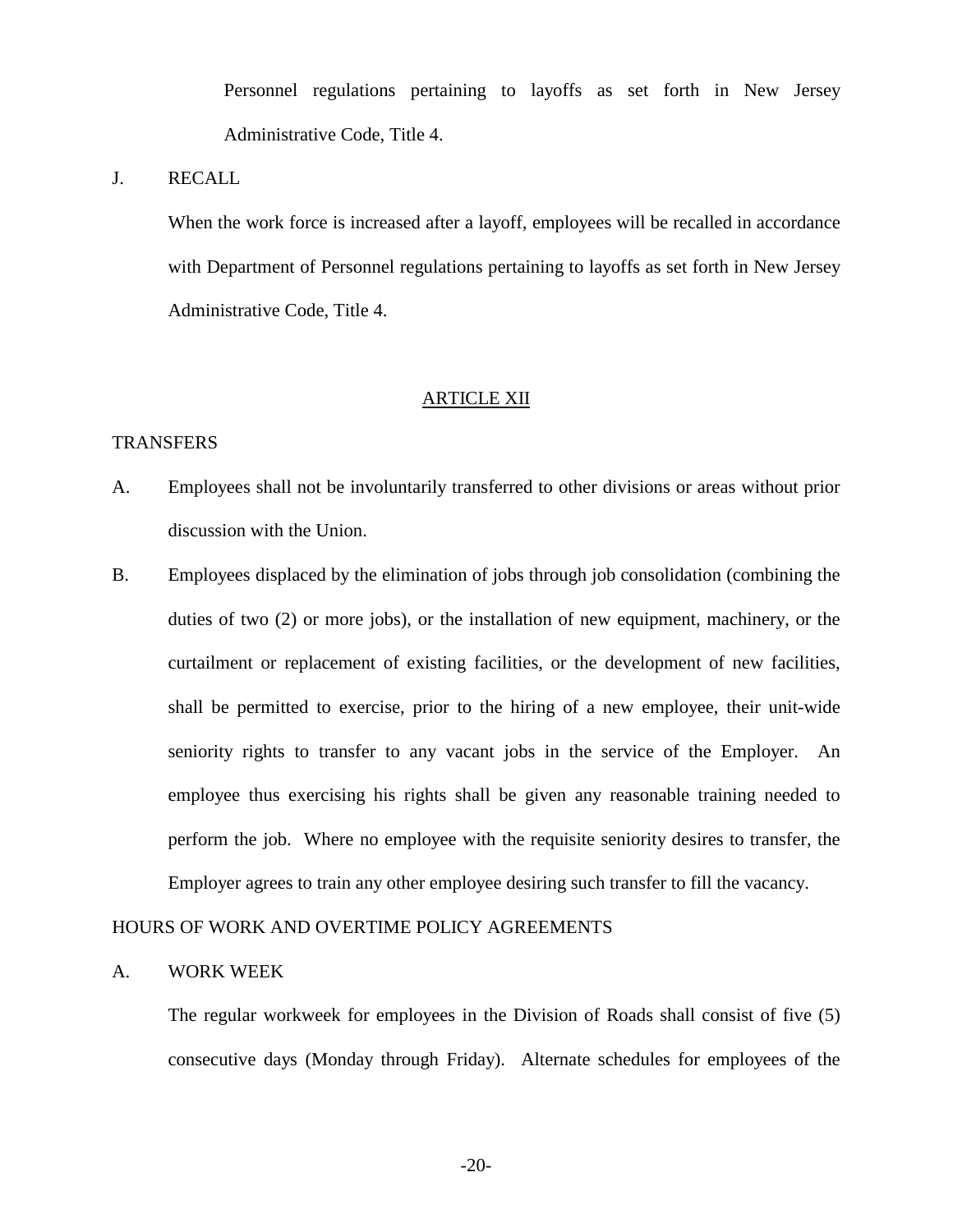Water and Sewer Divisions shall be as established by the Director of Public Works and approved by the Township Manager.

# WORK DAY

- B. The workday shall consist of eight (8) work hours with one-half (1/2) hour lunch.
- C. WORK SCHEDULE
	- 1. Work schedules showing the employee's shift, workday, and hours shall be made available to the Union upon request.
	- 2. Departmental work schedule changes shall only be made with prior discussion between the affected employee, the Union, and the Employer, and shall be posted for one (1) week.
	- 3. An employee assigned to a position of higher pay shall be paid for all hours worked in the position of higher pay.

# D. REST PERIODS

- 1. All employees shall be entitled to two (2) ten (10) minute rest periods for each full shift. An employee who works a half  $(1/2)$  shift shall be entitled to one  $(1)$  ten (10) minute rest period in each working day. Effective January 1, 2003 rest periods will be fifteen (15) minutes each.
- 2. Employees required to work beyond their regular quitting time shall receive an additional ten (10) minute rest period for each one-half (1/2) shift. Effective January 1, 2003 rest periods will be fifteen (15) minutes each.

# E. REPORTING TIME

1. Any employee who presents himself for work as scheduled shall be assigned work on the job for which he was scheduled to report. Under no circumstances shall an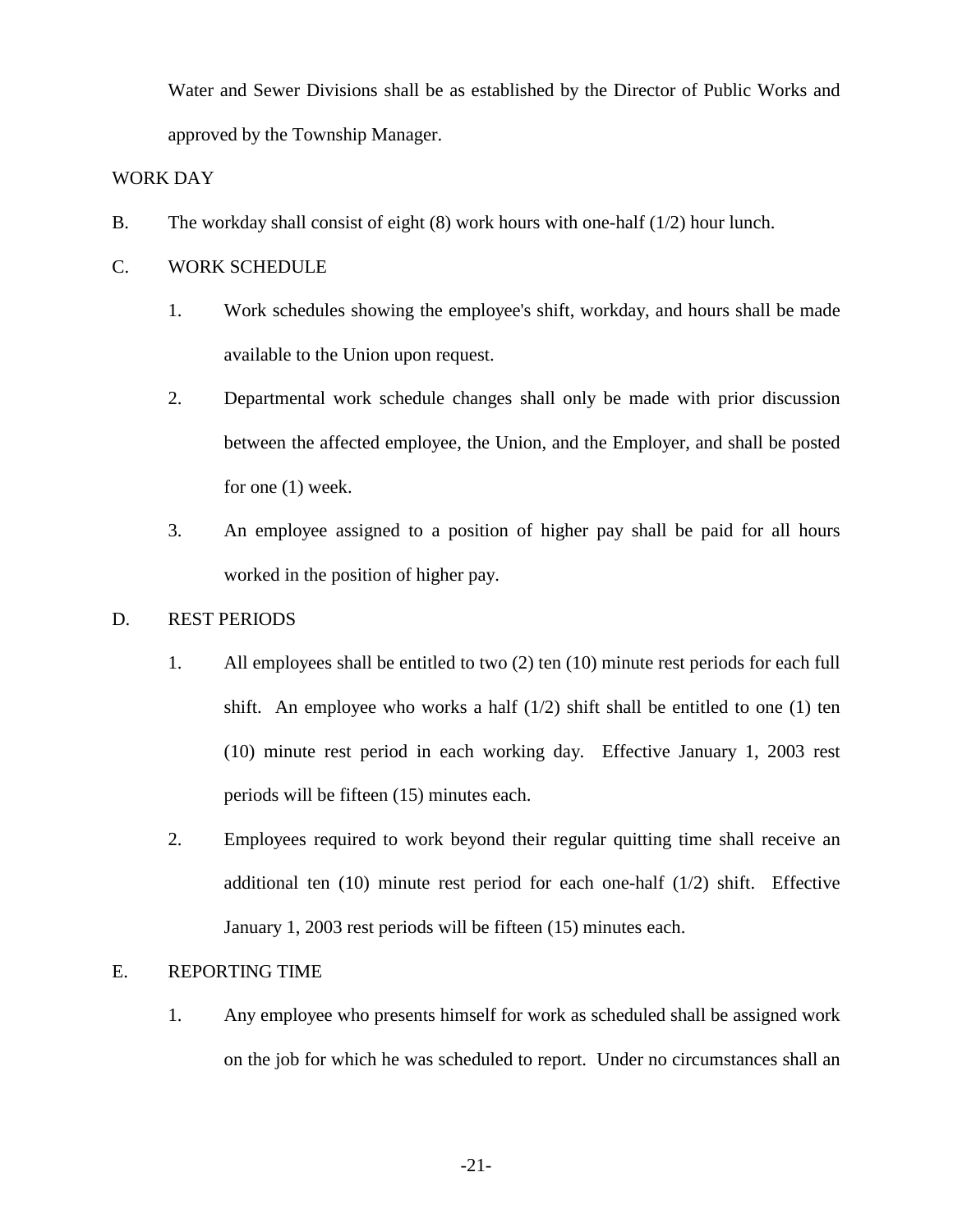employee be sent home during his regularly scheduled shift for the purpose of recalling such employee to work another shift.

2. If the employee works five (5) hours or more during a workday and he is excused from duty, he shall be paid for the entire day

# . F. CALL TIME

- 1. An employee called for emergency duty in addition to or outside his regularly scheduled shift shall be paid for a minimum of four (4) hours at the rate of time and one-half (1 1/2).
- 2. When an employee is called for emergency duty, he shall be required to report for work within one (1) hour of the time of notification.
- 3. On such days that any employee is called for emergency duty and works four (4) or more continuous hours, he shall be granted a meal allowance of up to eleven (\$11.00) dollars if a receipt is provided. If no receipt is provided, payment shall be five dollars (\$5.00) per meal. The regularly scheduled lunch period will not be considered as an interruption of continuous hours worked. Effective 1/1/03 \$12.00 and \$6.00. Effective 1/1/04 \$13.00 and \$7.00. *Effective 7/1/05 \$13.00 and \$8.00.*

# G. OVERTIME

1. Employees covered by this Agreement shall be paid at the rate of time and onehalf (1 1/2) for all hours worked in excess of either their regularly scheduled work week or their regularly scheduled work day, except as provided in B and C. Employees of the Water Division that are scheduled to perform the routine inspections of the water system on Saturdays, Sundays, and holidays shall be paid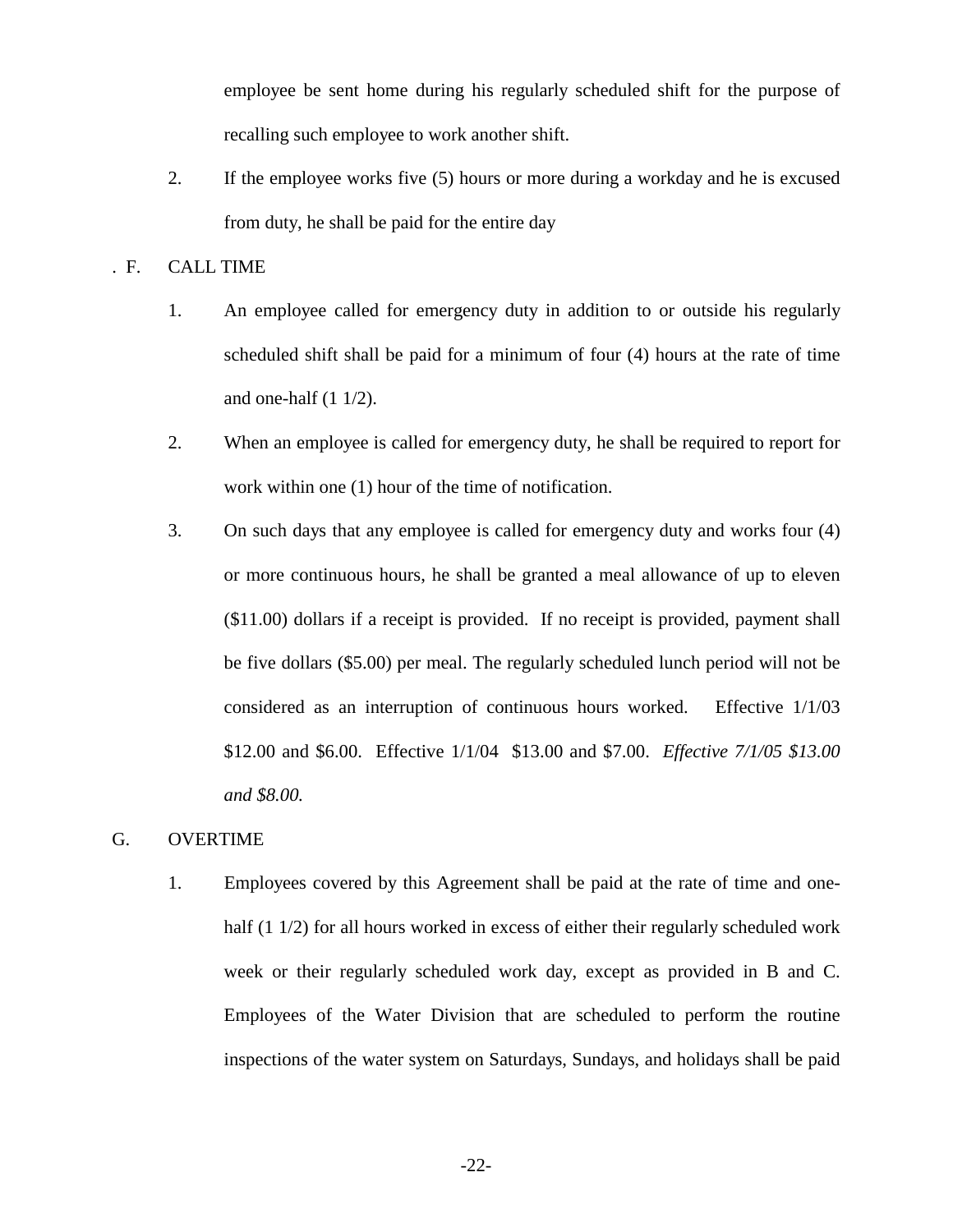for a minimum of six (6) hours or the actual number of hours worked, with proper documentation, in excess of six (6) hours.

- 2. An employee not regularly scheduled to work on a Sunday shall be paid double (2) time the employee's hourly rate of pay for all hours worked.
- 3. An employee required to work on any legal holiday, for which he would ordinarily be off, shall be paid at the rate of two (2) times his hourly rate for all hours worked in addition to his holiday pay or shall have the option of receiving one additional vacation day for each holiday worked and receive straight time rate for regularly scheduled hours and double time thereafter.
- 4. Assignment of Overtime--The option to work overtime shall be given on a rotating basis in order of seniority amongst those employees able to perform the work. Overtime shall be voluntary. Should no employees volunteer, then the Employer shall assign overtime in inverse order of seniority to those employees able to perform the work within classification.
- H. STANDBY TIME

 An employee who is required to be available for call and thereby placed on standby upon the Employer's request, shall receive two (2) hours at straight time rate and shall, if called in, be paid time and one-half  $(1\ 1/2)$  for all hours worked, less the standby time of two  $(2)$ hours.

I. For the purpose of computing overtime, the following paid absences shall be considered as time worked:

| Holidays                | <b>Personal Days</b> |
|-------------------------|----------------------|
| <b>Bereavement Days</b> | <b>Vacation Days</b> |
| <b>Sick Days</b>        | <b>Jury Duty</b>     |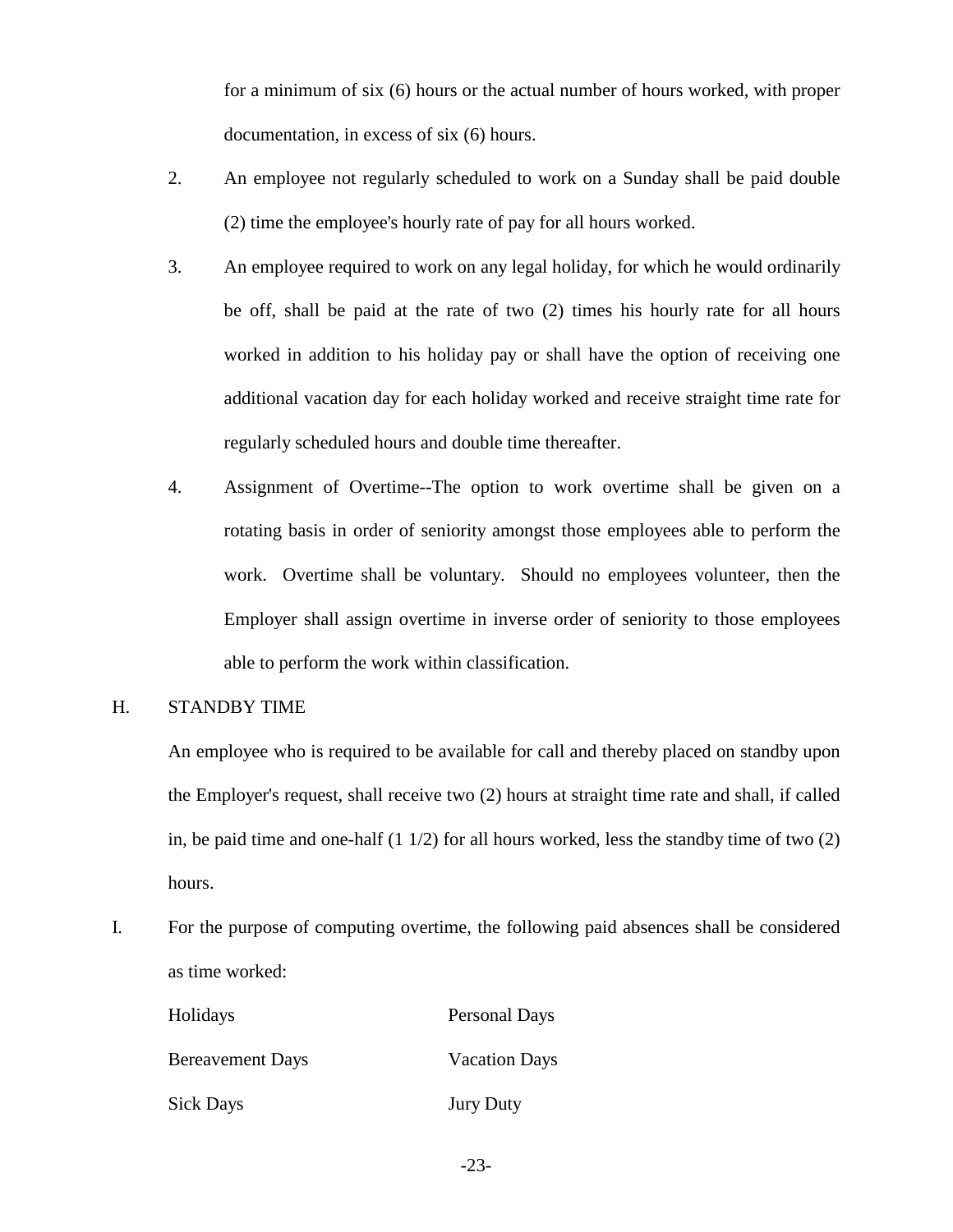All overtime worked shall be paid for promptly, no later than in the next regular payroll check.

# ARTICLE XIV

# **HOLIDAYS**

A. The following days shall be recognized and observed as paid holidays.

| New Year's Day               | Martin Luther King's Birthday |
|------------------------------|-------------------------------|
| <b>Washington's Birthday</b> | Good Friday                   |
| Memorial Day                 | Fourth of July                |
| Labor Day                    | Veteran's Day                 |
| Thanksgiving                 | Day after Thanksgiving        |
| 1/2 Day for Christmas Eve    | Christmas Day                 |
| 1/2 Day for New Year's Eve   |                               |

- B. In addition, each employee will be entitled to receive one (1) floating holiday per year. Employee must give 24 hours notice prior to using a floating holiday, granting of the holiday is contingent upon approval of the Director.
- C. If a paid holiday falls on a Saturday, the preceding Friday shall be considered the holiday. If the paid holiday falls on a Sunday, the following Monday shall be considered the holiday.
- D. If an employee is regularly scheduled to work on any of the above holidays, he shall be entitled to double (2) time in addition to his regular holiday pay.
- E. In addition to the above holidays, employees will be granted three (3) personal leave days. Employees shall provide the Employer with twenty-four (24) hours' notice prior to taking personal leave.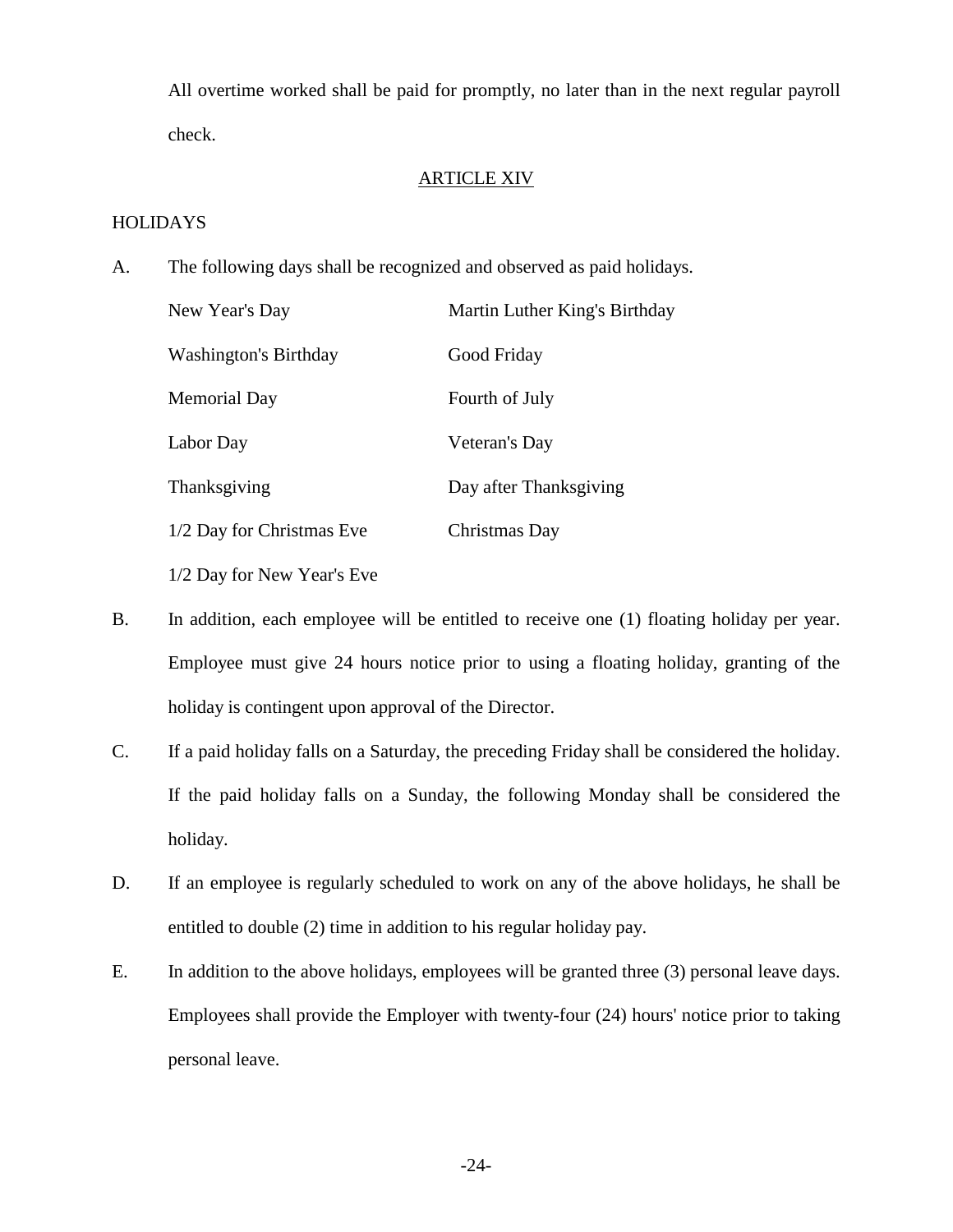#### ARTICLE XV

# VACATION

- A. All employees in the bargaining unit shall be entitled to paid vacations in accordance with the following schedule:
	- 1. Up to one (1) year of service, one (1) work day for each month or part thereof.
	- 2. One (1) through five (5) years of service, twelve (12) workdays' vacation during each year of service
	- 3. Six (6) through fifteen (15) years of service, fifteen (15) work days' vacation during each year of service.
	- 4. Fifteen (15) plus years of service, twenty (20) work days' vacation during each year of service.
	- 5. Twenty-one (21) plus years of service, twenty-one (21) days' vacation during each year of service.
- B. Earned vacation leave shall be taken annually, any time between January 1 and December 31 upon notification of an employee at least two (2) weeks prior to the start of said vacation.
- C. In the event of conflict over a vacation period, the choice of vacation shall be granted on the basis of seniority, except in the event of failure of an employee to give prior notification.
- D. If a holiday occurs during the calendar week in which an employee is on vacation, his vacation shall be extended by one (1) day, or he shall be given an additional day's pay or another day off.
- E. An employee who is laid off, retired, or separated or terminated by the Employer for any reason shall be paid for unused vacation accumulated at the time of separation.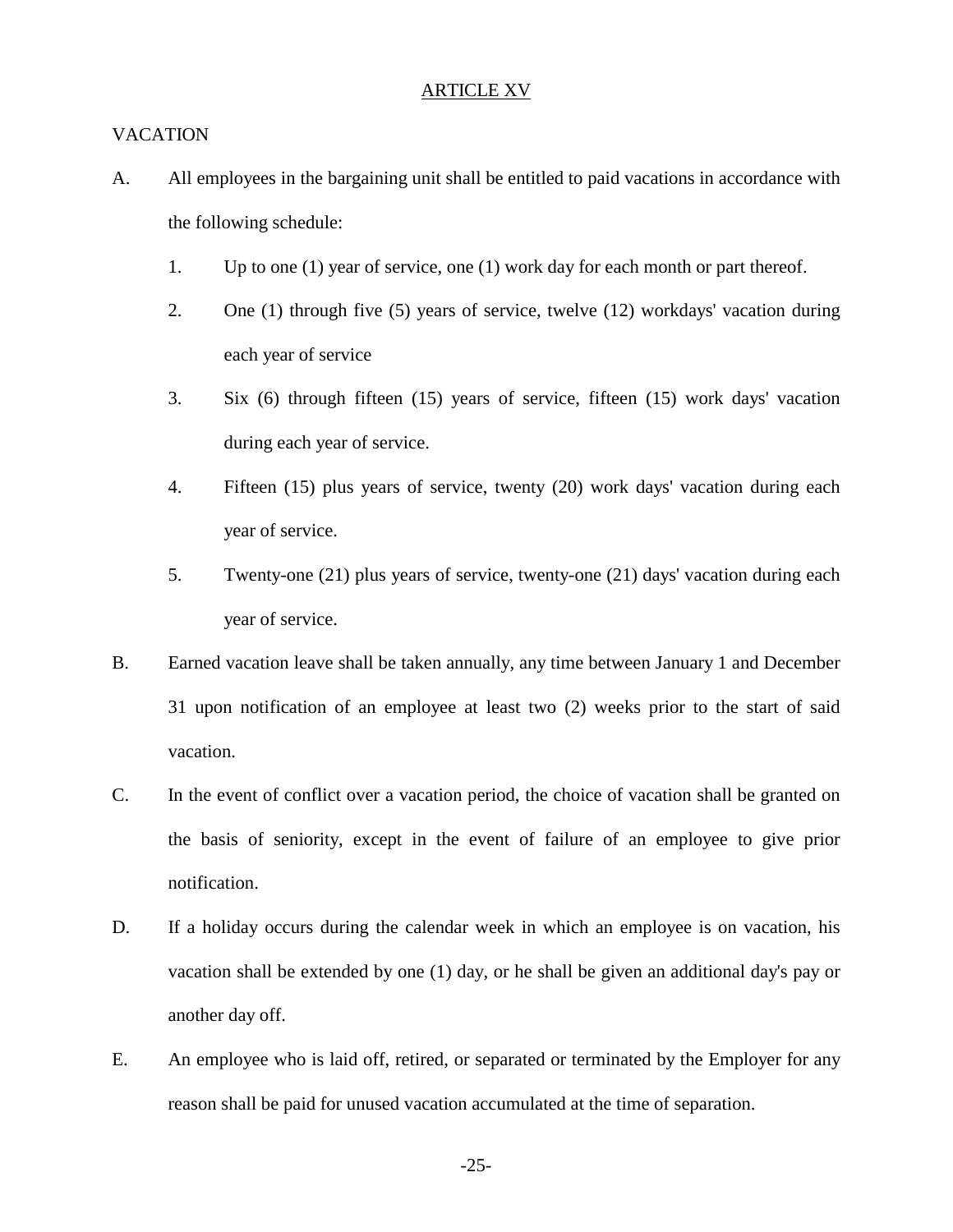- F. If allotted vacation time for an employee is exhausted before the end of a calendar year, and said employee is terminated/resigns/or otherwise leaves the employment of the Township, said vacation time which is "unearned" shall be "paid back" to the Township at the prevailing hourly rate by affected employee. Said "pay-back" will be deducted from the affected employee's last paycheck.
	- 1. Vacation days are accrued by taking total vacation days allotted in a full calendar year and dividing by twelve (12). This is a by month figure which will be used when such instances arise to "pay back" vacation time.
- G. Employees shall be granted vacation in blocks not to exceed two (2) weeks. Employees desiring to take vacation leave in single day or days, schedules permitting, shall, upon request to the Township Manager at least forty-eight (48) hours in advance, be permitted to take said vacation day or days. Vacation in excess of two (2) consecutive weeks may be granted under special circumstances if approved by the Township Manager.
- H. Employees who because of the pressure of work or special circumstances are unable to use their accrued vacation may carry said vacation into the following year.
- I. All vacation days are to be in accordance with New Jersey Department of Personnel Rules and Regulations.
- J. Employees shall receive full vacation pay in pay preceding said vacation if employee has given four (4) weeks' written notice prior to said vacation.
- K. New Jersey Division of Personnel Rules and Regulations shall govern when employees are unable to use their full-accrued vacation because of the Employer's inability or refusal to grant such vacation.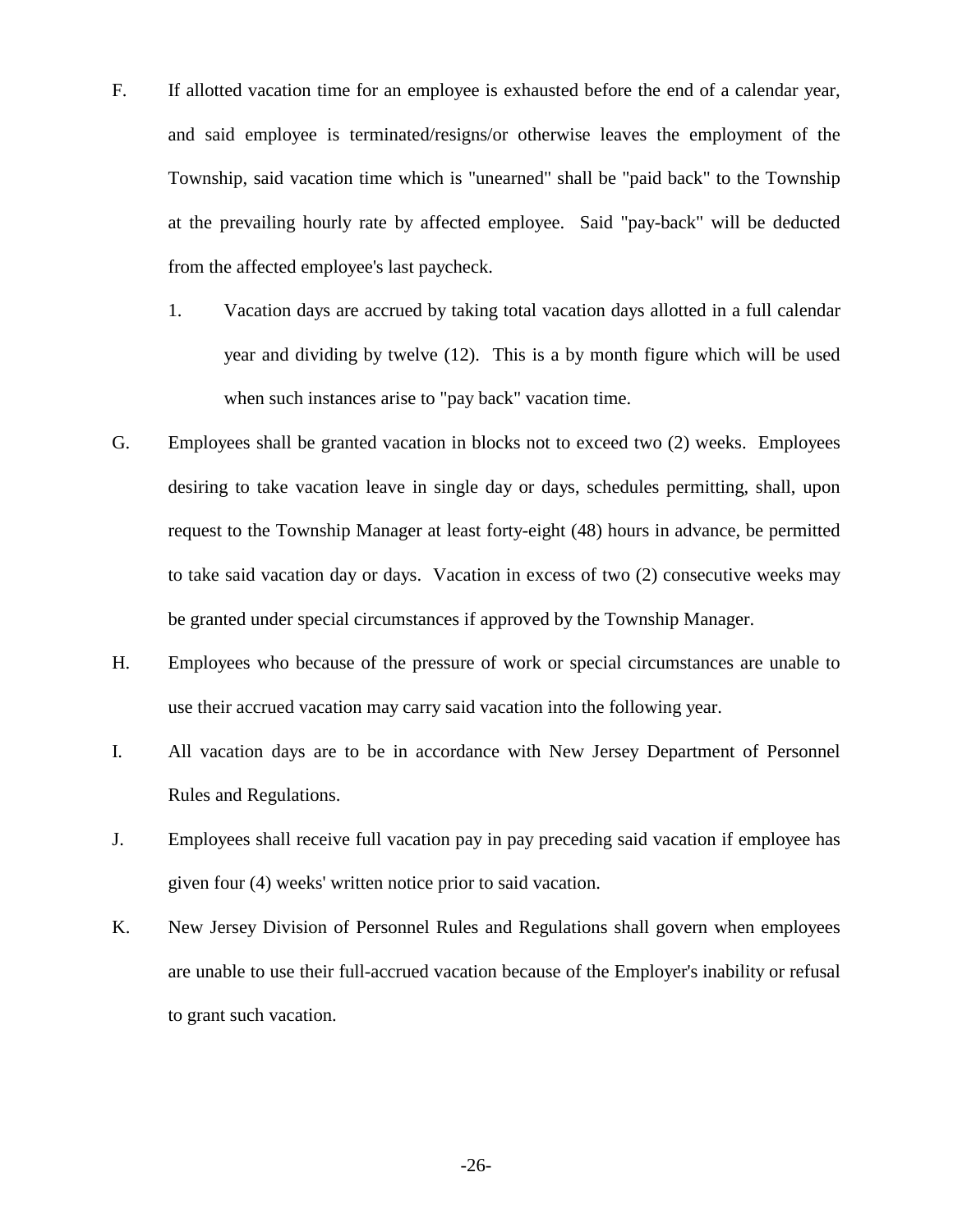L. In a case where the Township judges that an employee is to be terminated for just cause, the effected employee will be paid in full all monies due him/her from the Township at the time of termination.

# ARTICLE XVI

# SICK LEAVE

- A. Employees shall be eligible for paid sick leave after ninety (90) days' service with the Employer, retroactive to their date of hire.
- B. Sick leave shall be earned at the rate of one and one-quarter (1 1/4) days for each calendar month of service, not to exceed fifteen (15) working days per year. So long as an employee has sick time in his/her accumulated sick time bank, the 15 days will be available for use as of January first of that year. In such case as all accumulated time has been used the Township may require the employee to earn the sick time at 1 ¼ days per month.
- C. Accumulation. Sick leave shall be accumulated in accordance with New Jersey Department of Personnel rules and regulations.
- D. Employees shall be entitled to utilize accumulated sick leave:
	- 1. When, through sickness or injury, the employee becomes incapacitated to a degree that it makes it impossible for the employee to perform the duties of the position.
	- 2. Where the exposure to contagious diseases endangers the health of other employees.
	- 3. Where a member of the immediate family is critically ill or disabled which requires the personal attendance of the employee to ensure care for the member of the immediate family, but not to exceed thirty (30) days.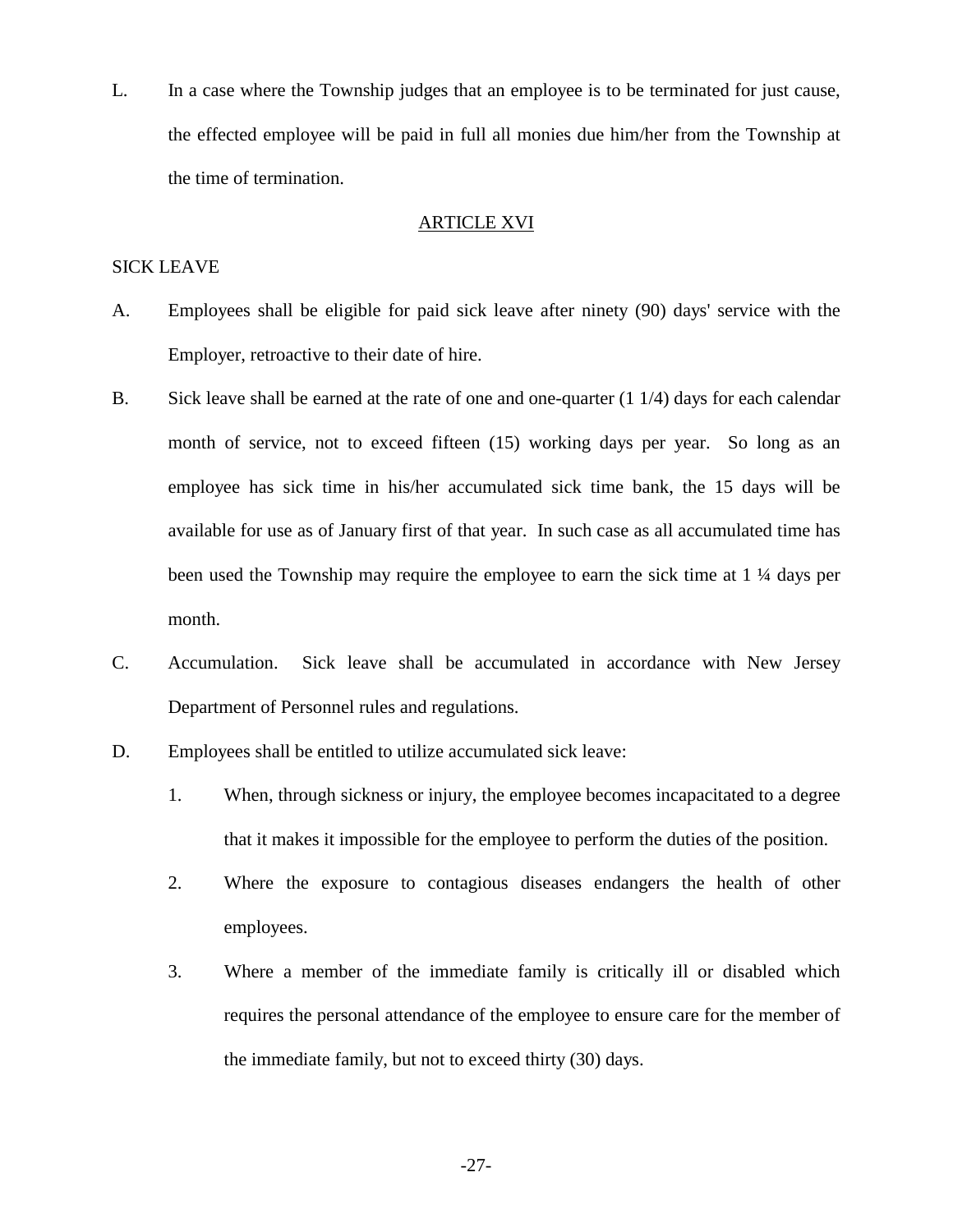- 4. For medical or dental examination or treatment for which arrangements cannot be made outside of working hours.
- E. Sick leave with pay which is in excess of sick leave accumulated or which is advanced to an employee prior to accrual, may be granted with the approval of the Township Manager. If an employee has been paid more sick leaves than he has earned or accrued at the time of separation or discharge, those days over and above his proper accrual may be deducted from his final paycheck.
- F. If an employee is absent for reasons that entitle him to sick leave, his supervisor shall be notified promptly as of the employee's usual reporting time, except in those work situations where notice must be made prior to the employee's starting time.
	- 1. Failure to so notify his supervisor may be cause of denial for the use of sick leave for that absence and constitutes cause for disciplinary action.
	- 2. Absence without notice for five (5) consecutive days shall constitute a resignation.
- G. An employee who shall be absent on sick leave for five (5) or more consecutive working days shall be required to submit acceptable medical evidence substantiating the illness.
- H. An employee who shall be absent on sick leave for periods totaling ten (10) days in one calendar year consisting of periods of less than five (5) days, shall submit acceptable medical evidence for any additional sick leave that year unless such illness is of a chronic or recurring nature requiring recurring absences of one day or less in which case only one certificate shall be necessary for a period of six (6) months.
- I. The Township may require proof of illness of an employee for sick leave if it occurs upon a day following a holiday or the day after the employee worked an over-time shift or whenever such requirement appears reasonable and warranted under the circumstances. Abuse of sick leave shall be cause for disciplinary action.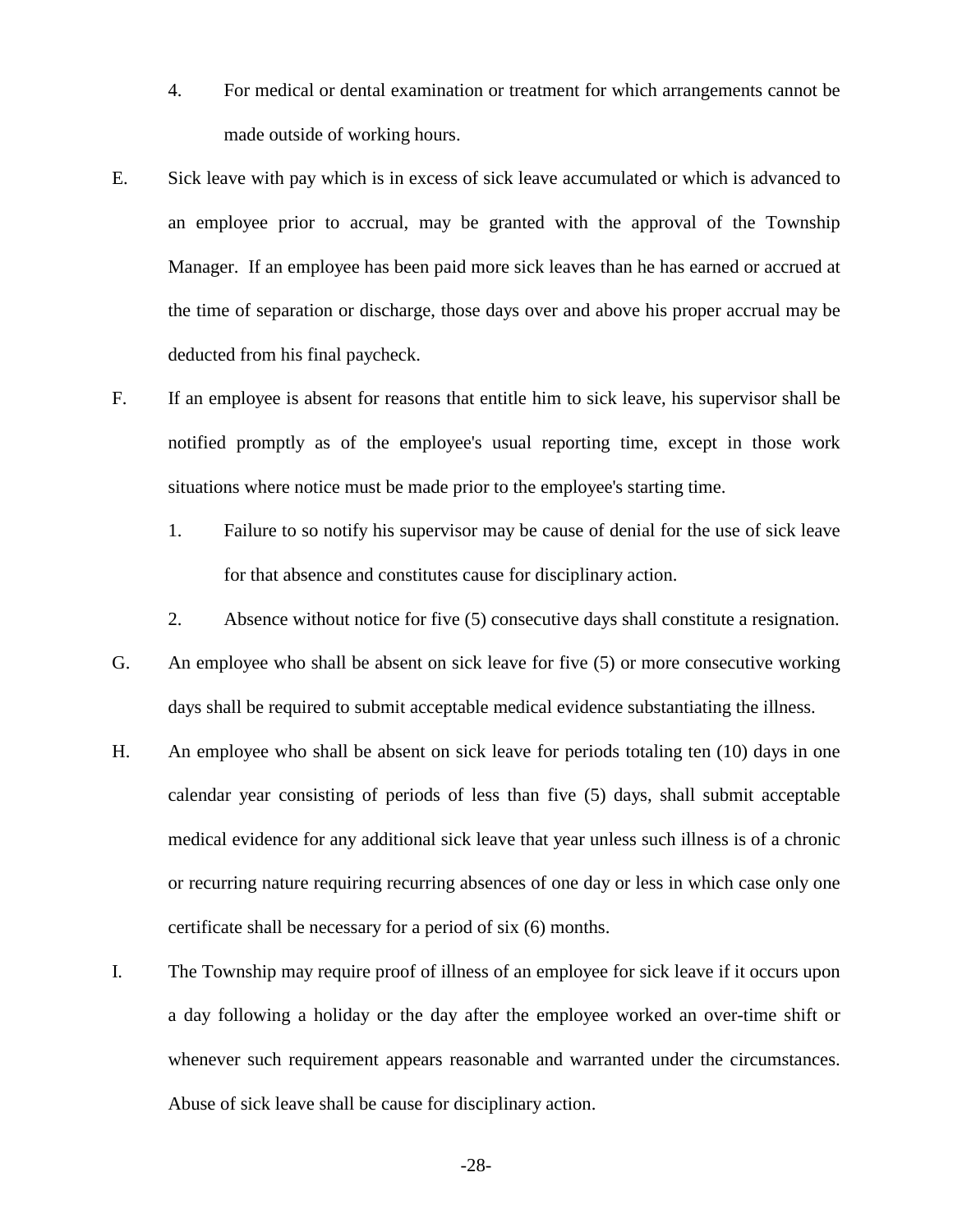- J. In case of leave of absence due to exposure to contagious disease, a certificate from the Department of Health shall be required.
- K. The Township may require an employee who has been absent because of personal illness, as a condition of his return to duty, to be examined, at the expense of the Township, by a physician designated by the Township. Such examination shall establish whether the employee is capable of performing his normal duties and that his return will not jeopardize the health of other employees.
- L. Upon retirement with benefits from the State Pension System or death, the employee or his beneficiary shall receive compensation for unused, accumulated sick leave based upon the following schedule:
	- 1. One to ten (1-10) years--none.
	- 2. Ten to fifteen (10-15) years of full-time employment with the Township shall entitle the employee to twenty-five (25%) percent of unused accumulated sick leave.
	- 3. Over fifteen (15) years of full-time employment with the Township shall entitle the employee to fifty (50%) percent of unused accumulated sick leave.
	- 4. Over twenty-five (25) years of full-time employment with the Township shall entitle the employee to seventy-five (75%) percent of unused accumulated sick leave with a maximum number of days that can be sold back of 125 days.
- M. Effective January 1, 1999: On January  $1<sup>st</sup>$  of the year following completion of ten year's service with the Department of Public Works, an employee will have the option of selling back up to fifteen (15) sick days per year, providing the employee has at least one hundred (100) days accrued. Sick day buy-back pay may be incorporated into an employee's base pay upon written request by the employee. At no time will the amount of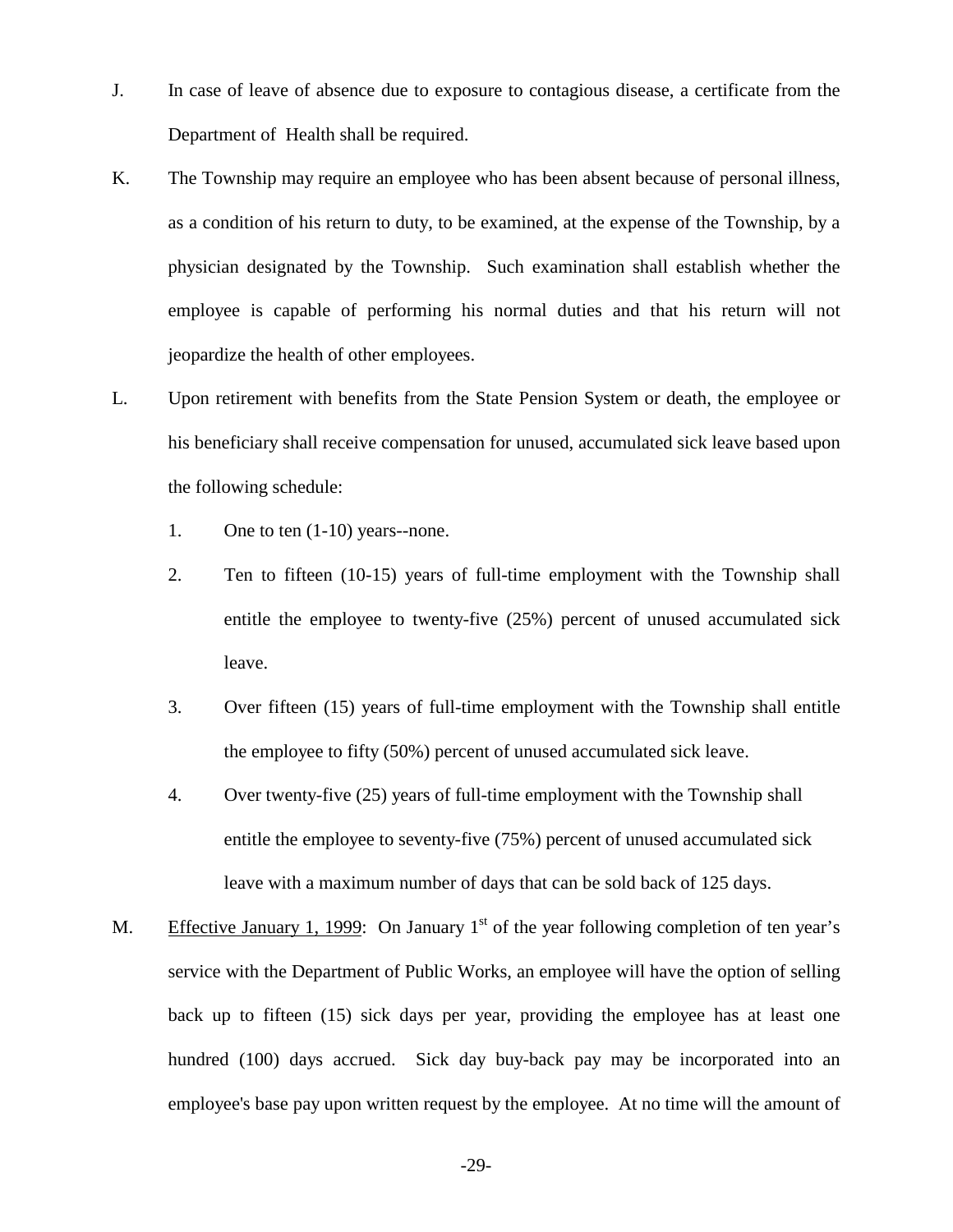days sold back deplete the sick day bank to less than one hundred (100) days. The total amount of sick days sold back during an employee's career will not exceed 125 days. Sick time sell back prior to and at retirement will be computed as per paragraph L. of this section. Sick time sell back will be based on total days accrued during employee's career with the Township. See examples below:

|           | Days Accrued                                                   | Days Used | Days Sold Prior | Days Sold At Ret. |
|-----------|----------------------------------------------------------------|-----------|-----------------|-------------------|
| Example 1 | 180                                                            | 10        | 30              | 12.5              |
|           | Formula: $180 - 10 = 170$ X $25\% = 42.5 - 30 = 12.5$          |           |                 |                   |
| Example 2 | 325                                                            | 100       | 105             | 7.5               |
|           | Formula: $325 - 100 = 225 \text{ X } 50\% = 112.5 - 105 = 7.5$ |           |                 |                   |

Unless an employee uses all of his or her sick time, all days sold back prior to retirement will be considered accrued time until the last year of employment when it will be subtracted from the total.

Example: An employee falls ill and has 150 sick days accrued, but has sold back 50 and will be out for 125 days. Then the employee will only have 100 sick days before going into extended sick leave (Article XVIII, Paragraph B.)

# ARTICLE XVII

# PAID LEAVES OF ABSENCE

# A. FUNERAL LEAVE

In the event of death of the employee's father, mother, sister, brother, spouse, *lifepartner* child, mother-in-law or father-in-law, Step parents, step children, the employee shall be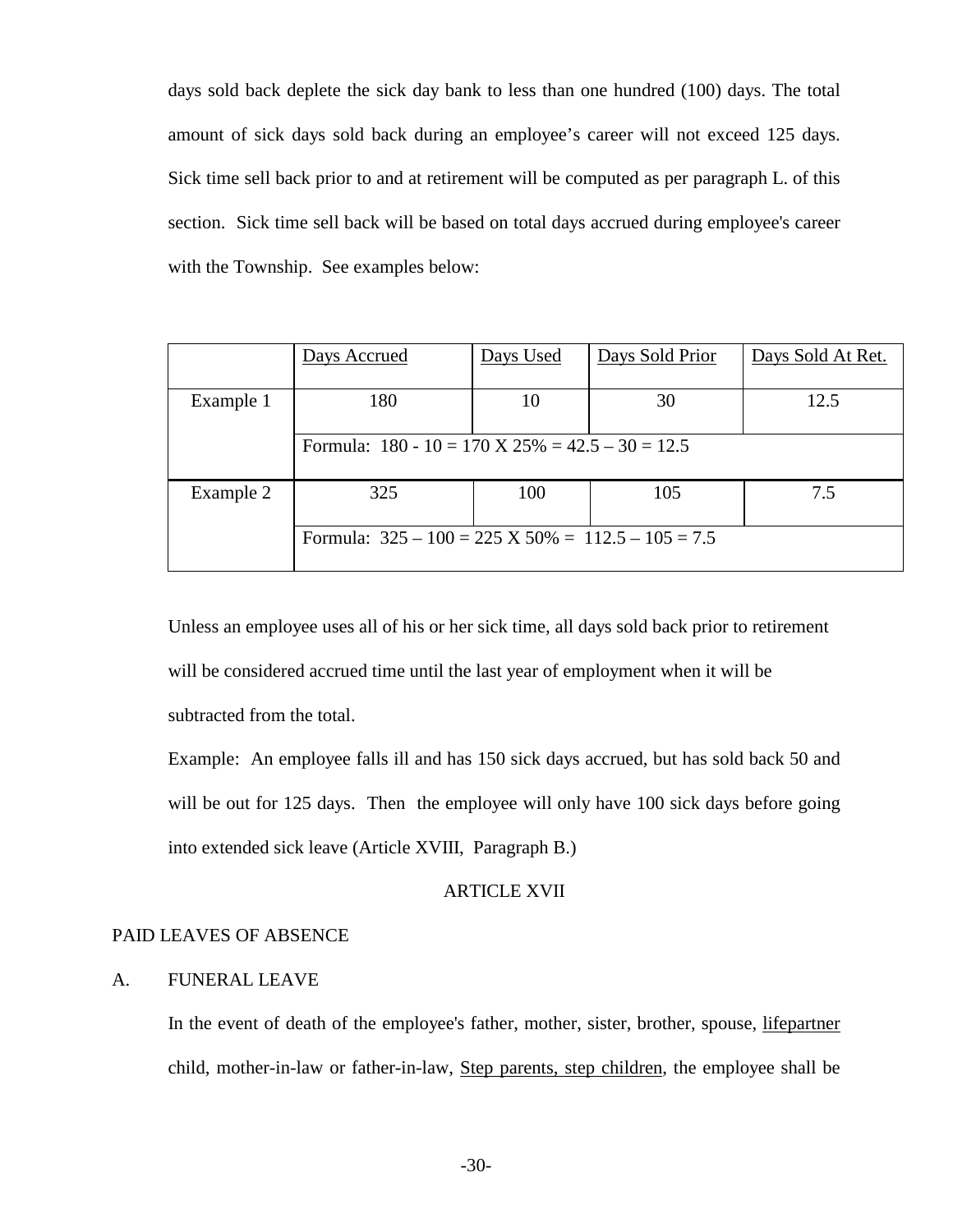entitled to five (5) calendar days of leave with pay from day of death; and, for out-of-state leave requiring travel of over 200 miles, two (2) extra days with pay shall be allowed with the approval of the Township Manager, which shall not be unreasonably withheld. In the case of death in the immediate family, reasonable proof shall be required that employee must be absent to attend to the affairs of the funeral. In the event of death of the employee's grandparent, aunt, uncle, niece, nephew, brother-in-law or sister-in-law, the employee will be excused on the date of burial/cremation without charge to leave or loss of pay.

# B. JURY DUTY

 When an employee is required to serve jury duty, he shall be paid his regular rate of pay upon presentation of proper evidence of jury service and shall not be required to turn in jury pay to the Township.

# C. UNION LEAVE

 Members of the Union who are elected to attend any State and/or International Union convention shall be permitted the necessary time off without loss of time or pay. Such paid time off shall be granted to one (1) elected member for each fifty (50) employees within the bargaining unit.

# D. NEW JERSEY DEPARTMENT OF PERSONNEL EXAMINATIONS

 Employees shall be allowed to take time off with pay to take open competitive and promotional examinations set up by the New Jersey Department of Personnel.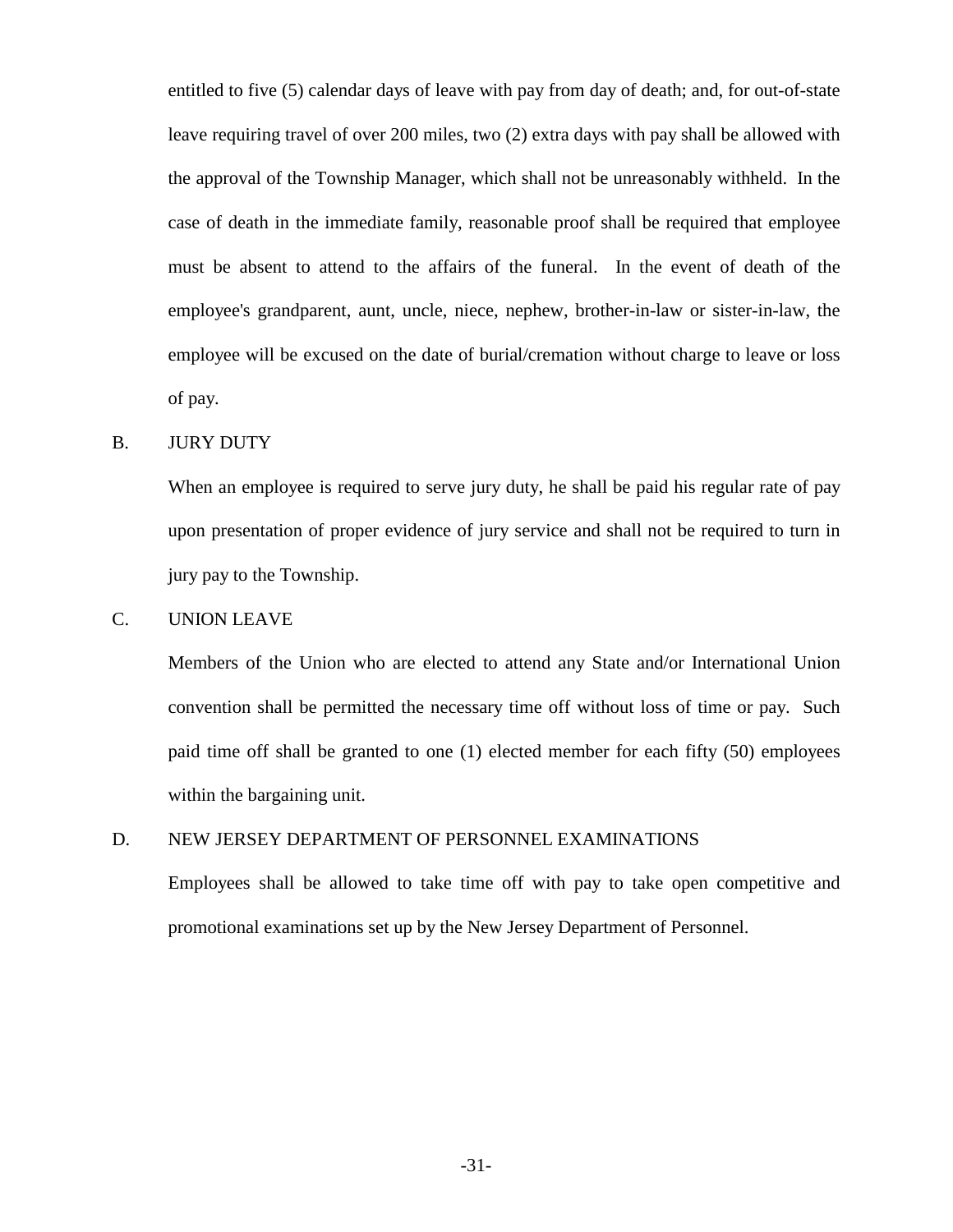# E. WORKER'S COMPENSATION

- 1. The Employer shall provide Worker's Compensation under the laws of the State of New Jersey for all employees covered by this Agreement.
- 2. Employees who are unable to perform their duties because of injuries received in the service of the Employer and who receive Worker's Compensation benefits, shall receive a sum from the Employer equal to the difference between their net wages and their compensation benefits for a period not to exceed one (1) year. Such sum shall not be deducted from sick leave credit or accrued vacation leave.
- 3. Employees who become physically incapacitated to any degree due to a jobrelated injury shall be afforded every opportunity to be assigned work, which they are able to perform.

# F. MILITARY LEAVE

 An employee who is a member of the Reserve Force of the United States or of this State and who is ordered to attend a training program or is called to duty, shall be granted a leave of absence with no loss of time or pay, not to exceed thirty (30) days.

## ARTICLE XVIII

# UNPAID LEAVES OF ABSENCE

A. MILITARY LEAVE

Military leave to be granted as provided by federal law.

# B. EXTENDED SICK LEAVE

 Extended sick leave without pay may be granted to permanent employees for a period not to exceed one (1) year, such leave to be extended, upon request and with the approval of the Township Manager. That approval shall not be unreasonably withheld.

C. OTHER LEAVES OF ABSENCE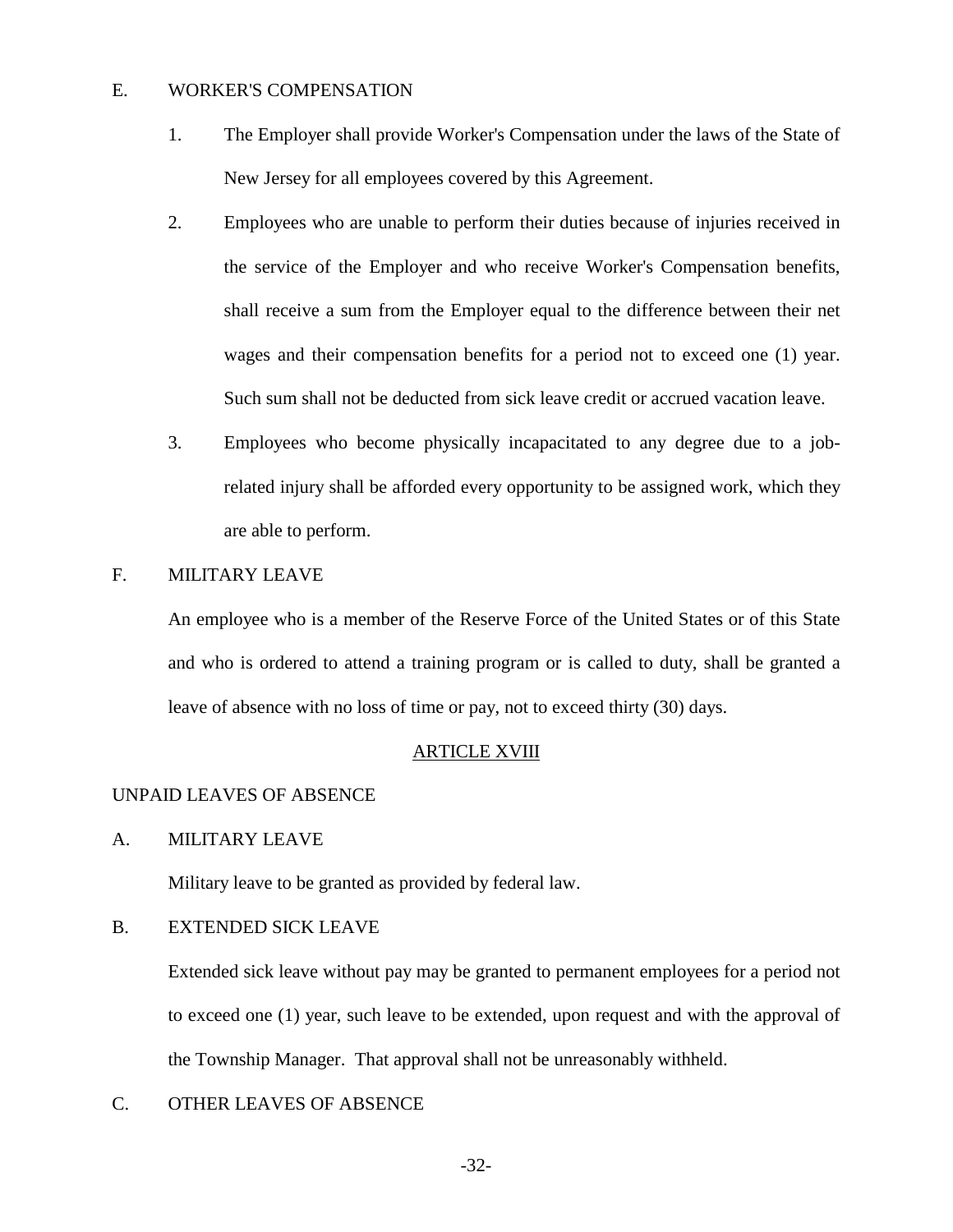Leaves of absence for a limited period not to exceed one (1) month may be granted to permanent employees for any reasonable purpose, and may be renewed or extended, by written request, up to twelve (12) months with the approval of the Manager.

# ARTICLE XIX

# HIRING

The employee shall not utilize federal or state programs to fill jobs or replace employees on the regular payroll.

## ARTICLE XX

#### GENERAL PROVISIONS

# A. PROTECTIVE CLOTHING, SAFETY EQUIPMENT AND TOOLS

- 1. The Employer shall provide all tools necessary to perform the tasks assigned. No employee will be required to use his own tools*, except mechanics. Mechanics will be allowed a \$300 per year reimbusement for tool purchases. Reimbursement will be processed upon receipt and approval of proof of purchase once per year.*
- 2. The Employer agrees to furnish the employees with summer and winter uniforms, all weather coats, boots, gloves, safety vests, and hard hats at the Employer's expense. Effective January 1, 2003 the Township shall provide one (1) lump sum payment of \$220.00 per year for safety shoes. The lump sum payment will be made each July.
- 3. If any equipment, tools, etc., break during their normal use, the employee shall bear no responsibility for said breakage. If said breakage is due to gross negligence, it shall be handled through the grievance procedure.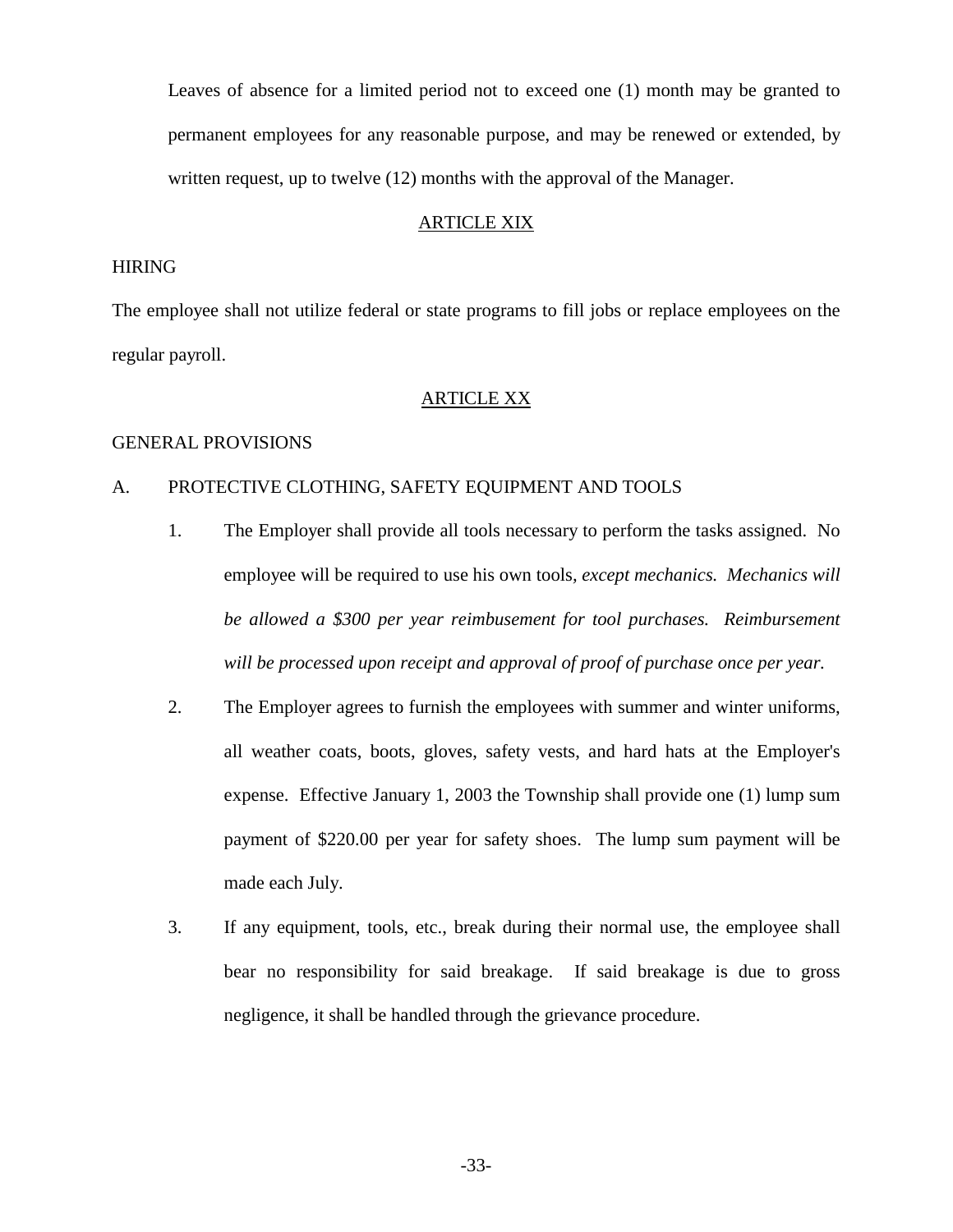# B. JOINT SAFETY COMMITTEE

*The Employer and union shall establish safety representatives. Both representatives shall serve on the Township accident review committee.* 

- *1. Provide feed back to the Union as to accident analysis.*
- *2. The Township risk manager shall provide a copy of the annual site inspection report to the Union. The Employer shall inform the Union how it will correct any difficencies.*
- 3. Promote safety for workers and participate in making the safety program known to all workers.
- 4. Conduct meetings during working hours without loss of pay for this purpose.
- 5. No employee shall be required to perform work that endangers his or another employee's health or safety or work under conditions which are in violation of any local, state or federal safety laws.

# C. INSURANCE AND MEDICAL PROGRAM

1. The Township shall provide prescription drug coverage and hospitalization and major medical coverage under the plan known as "The Select Plan" currently offered through The North Jersey Municipal Employee Benefits Fund. The Plan will duplicate all covered charges including limitations and exclusions in an amount equal to or greater than that in force on December 31, 1992 on a noncontributory basis for all employees hired prior to January 1, 1995. In addition, during insurance open enrollment periods, employees may select, if they so choose, any other plan being offered by the Township during said open enrollment period. This plan covers all permanent employees and their eligible dependents.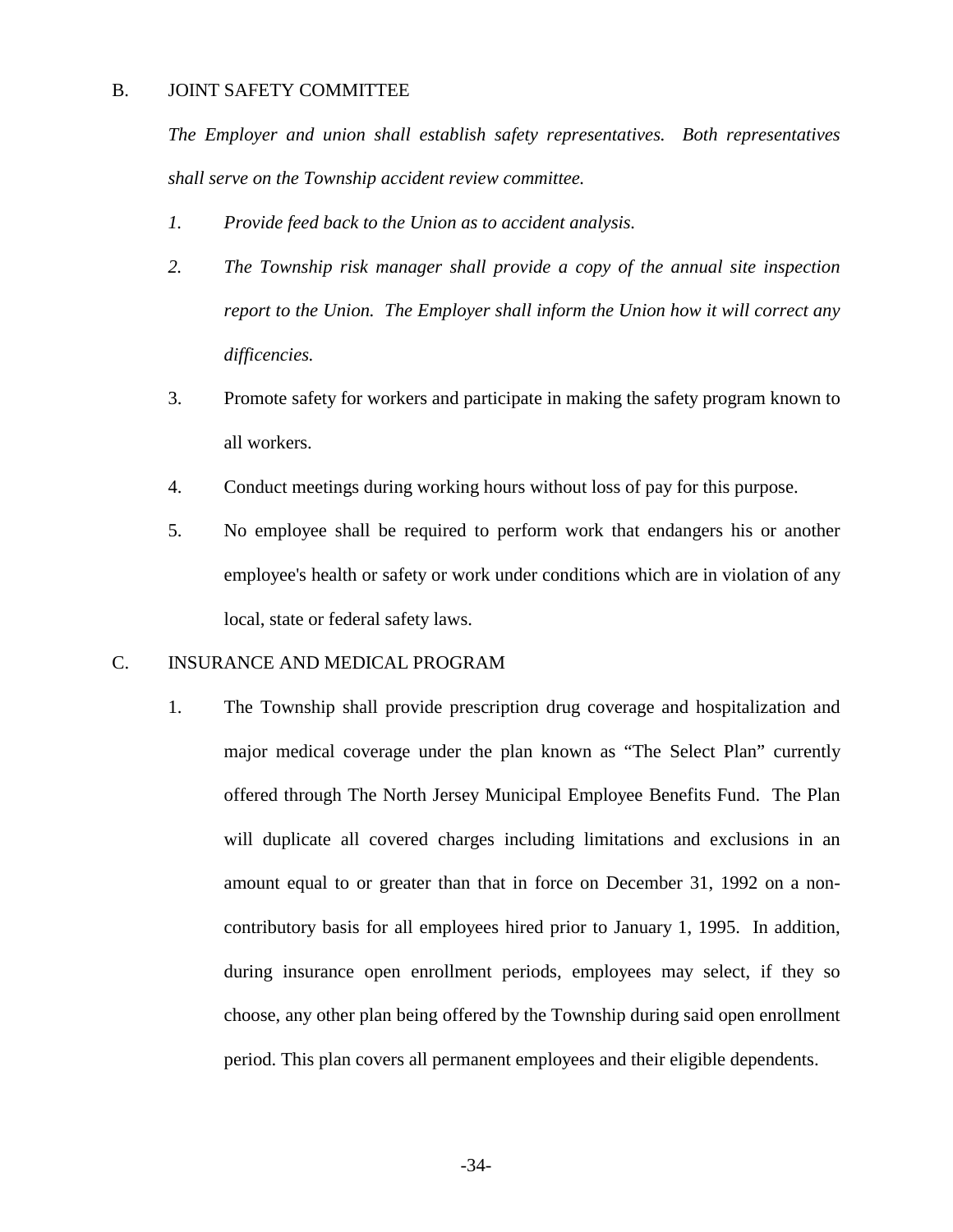- a. Effective January 1, 2001, the co-pay provisions will increase to \$4.00 each prescription for generic drugs and \$8.00 each prescription for brand name drugs. In each of these years there shall be a maximum payment limit of \$50 per employee and his family. *Effective January 1, 2007 the co-pay provisions for prescription coverage will increase to \$5 each for generic drugs and \$15 each for for brand name drugs. Also effective January 1, 2007 the maximum payment limit shall increase to \$100 per employee and family.* Any payments during the year in excess of \$50 (*\$100 effective 1/1/07)* shall be reimbursed to the employee by the Township upon submission of proper documentation. Retired employees shall be able to submit for reimbursement by mail.
- b. Upon proof of amount paid exceeding the \$50 *(\$100 effective 1/1/07)* annual maximum, the employee will immediately be reimbursed out of a petty cash fund during regular Township business hours. There will be no requirement to submit a voucher unless the amount to be reimbursed is in excess of \$16.00. The employee may conceal the name of the medication on the receipt from the Township.
- 2. *Effective July 1, 2005 all eligible employees shall be eligible to be enrolled in the Township health benefits program no later than the third month following his/her appointment date. All employees shall be provided hospitalization and major medical coverage as outlined above at no expense.* Coverage for prescription drugs and dental shall be provided with the stipulation that the employee must pay *ten (10%) percent of the annual cost of the coverage.* Dependent coverage for hospitalization, major medical, prescription drugs and dental shall be available provided that the employee must pay 10% of the annual cost of this coverage.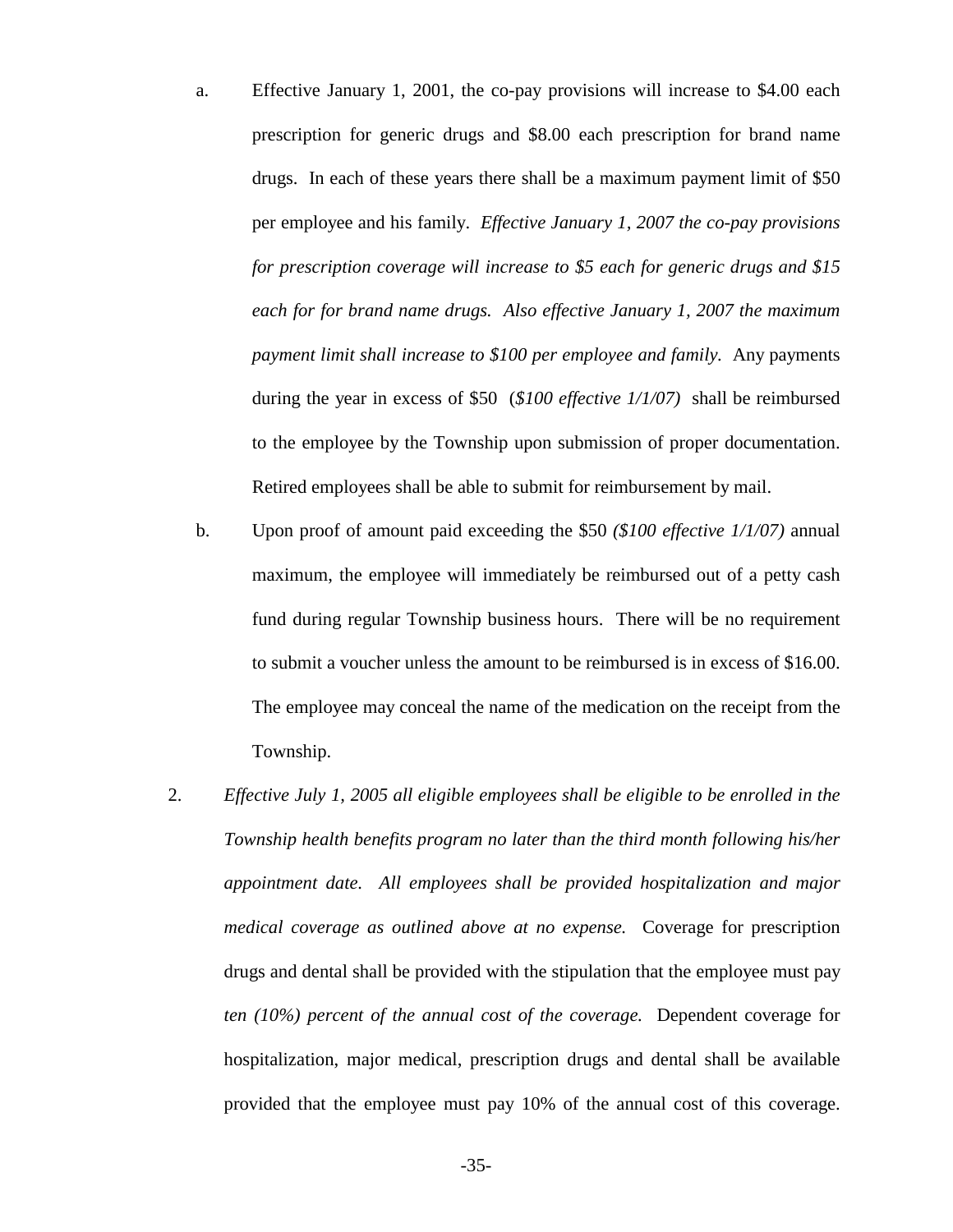*Effective January 1 2005 medical deductibles are \$100 for individuals and \$200 for family. Effective January 1, 2006 this provision increases to \$200/\$400.* 

- 3. Higher reimbursement through in-network providers, Wellness/Preventive care and cost containment services (utilization management) have been added to the Benefit Program.
- 4. During the life of this agreement, the employee also agrees to request, whenever possible, that generic drugs be prescribed when prescription drugs are being ordered.
- 5. The Township shall provide a prepaid dental care program with the following benefit structure:

|                            | Plan Pays |
|----------------------------|-----------|
| Preventive & Diagnostic    | 75/25     |
| <b>Remaining Basic</b>     | 75/25     |
| Prosthodontic Service      | 50/50     |
| <b>Orthodontic Service</b> | 100%      |

6. The Township shall provide a group life insurance policy on a non-contributory basis for each full-time employee as follows: Up to and including age  $64$  \$25,000 Age  $65$  up to and including age  $69$  \$16,250

| $T_{\rm LSC}$ 0. ap to and increding age 0. | $V1U2U0$ |
|---------------------------------------------|----------|
| Age 70 up to and including age 74           | \$12,500 |
| Age 75 and older                            | \$6,250  |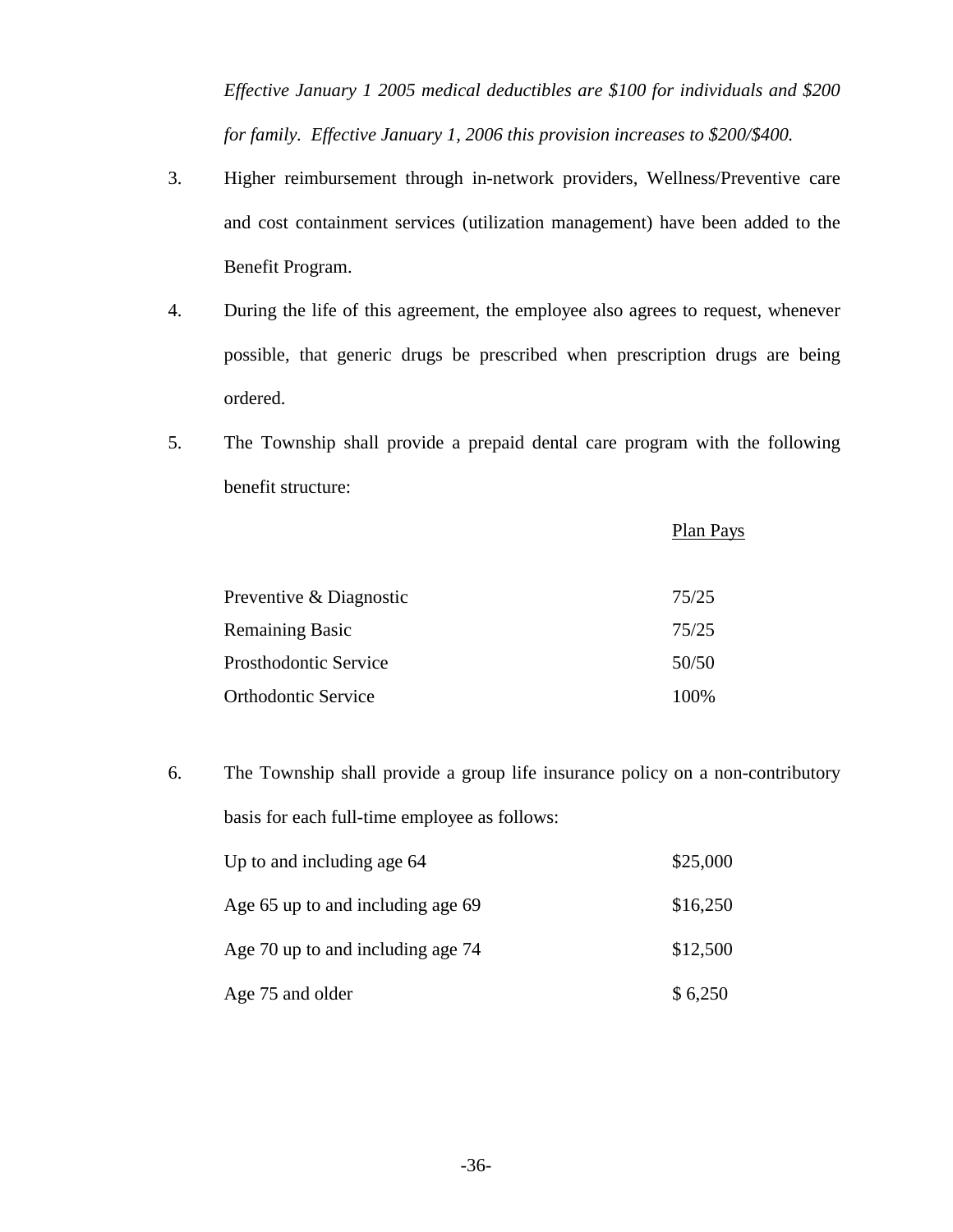- 7. The Township shall provide reimbursement for each employee, upon proper verification, of up to \$290 each year for eye examinations and/or the purchase of prescription eye examinations and/or the purchase of prescription eyeglasses. The Township shall also provide up to \$240 each year for reimbursement of eye examination and/or purchase of prescription eye glasses for the employee's spouse and each unmarried child who is less than 19 years old or is 19 years old but less than 23 years old, enrolled in school as a full-time student, and primarily supported by the employee. Eye examinations must be performed and eyeglasses must be purchased from duly licensed professionals in the field.
- 8. If in the future, drivers are required to obtain an annual physical to qualify for their Commercial Drivers License (CDL), the Township will, at the Township's option, either provide the services of a physician for said examinations or pay for said examinations if they are not covered under the provisions of the Township's health insurance policy.
- 9. The Township shall provide insurance to employees who retire with at least twenty-five years of continuous, full-time service in accordance with the following provisions: Requirements for employees to pay a ten (10%) percent copay toward medical coverage shall cease upon retirement.
	- a. Enrollment in a health benefits program as outlined in Paragraph 1 shall be continued on a non-contributory family basis. Retirees who are eligible for Medicare (Parts A&B) must file and certify said coverage to the Township. Upon said eligibility, the Township will supply Medicare supplemental coverage. Upon death of the employee, family coverage

-37-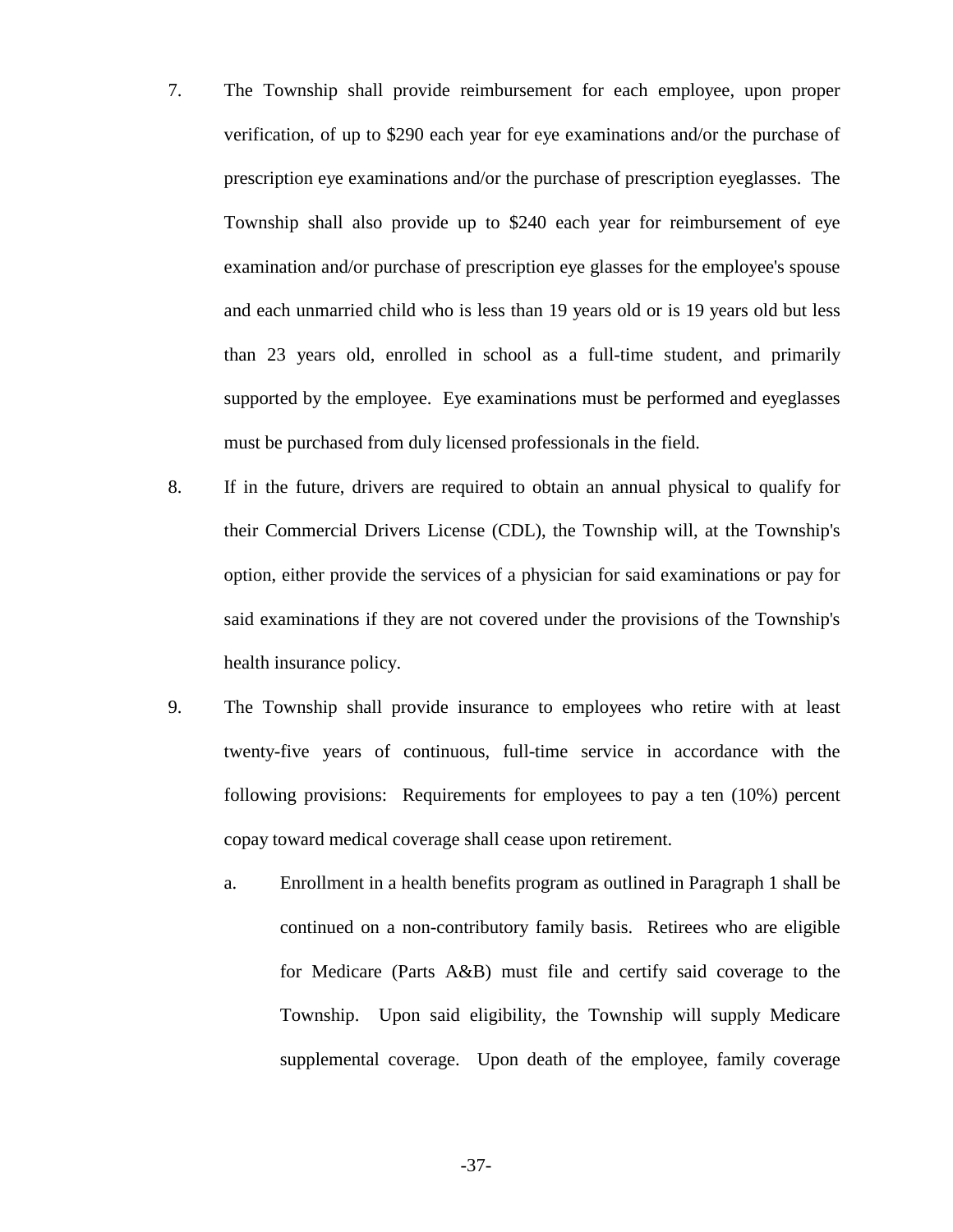shall be continued until the death of his spouse, remarriage, or until receipt of other coverage is obtained.

b. If an employee who has retired obtains health insurance coverage from another Employer or source, it shall be his obligation, within one (1) month, to so notify the Township in which case the Township's obligation to provide the benefits shall cease.

#### ARTICLE XXI

#### A. LABOR-MANAGEMENT COMMITTEES

- 1. To facilitate communication between the parties and to promote a climate conducive to constructive employee relations, joint labor-management committees shall be established at the departmental levels of operations to discuss important matters of mutual interest. The size of the committees shall be limited to the number of representatives needed to accomplish their objectives. Committee size shall be determined by mutually agreed upon local arrangements.
- 2. Such committees will meet as necessary, but at least quarterly. Written agenda will be submitted a week in advance of regular meetings. Special meetings may be requested by either party. An agenda will be submitted along with the request. Such special meetings will be scheduled as soon as possible.
- 3. Approved time spent in such meetings shall neither be charged to leave credits nor considered as overtime worked. Management shall make every effort to schedule meetings during reasonable hours without loss of pay.
- 4. Labor-management committees shall be conducted in good faith. These committees shall have no power to contravene any provisions of this Agreement. Matters may be referred to and from the facility and departmental levels as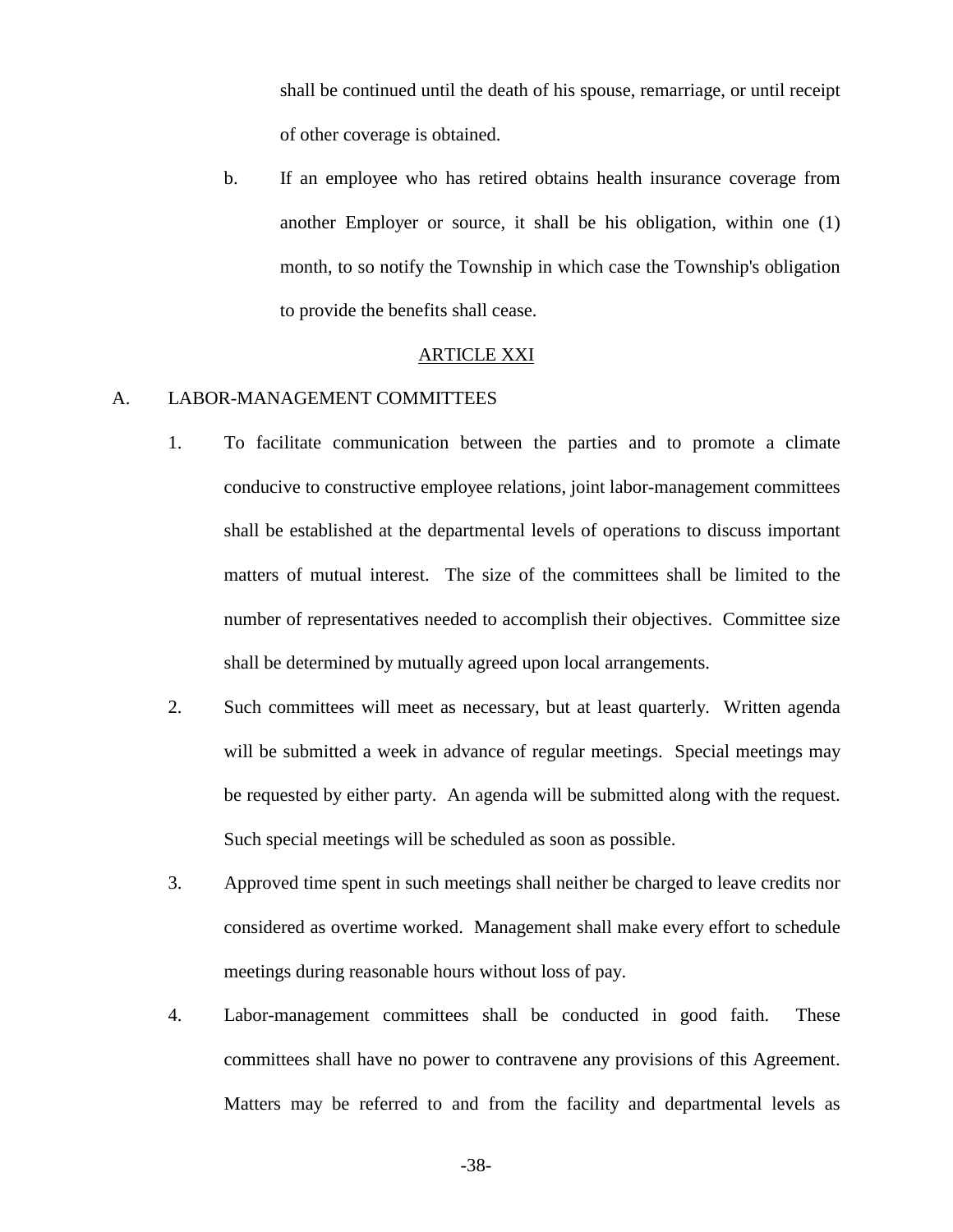necessary. The Parties may issue joint meeting minutes and letters of understanding. Disagreements growing out of the implementation of memorandum of letters of understanding signed by the Township Manager may be subject to grievance procedure.

5. Staff representation of Council 52 will render assistance to local joint committees in procedural and substantive issues as necessary to fulfill the objectives of this Article and may participate in such meetings.

## B. WORK RULES

- 1. Proposed new rules or modifications of existing rules shall first be discussed with the Union representatives before they are established.
- 2. Supervisors shall not work overtime where non-supervisory employees are available, except in case of emergency or the inability of the employee to work overtime or the Employer is unable to contact employees.

## ARTICLE XXII

#### WAGES AND SALARIES

A. Salary Guide

Effective January 1, 2002 each union title will have a minimum and maximum range. Employees not at the maximum of the range will progress one step each year on July 1. Step movement is contingent upon a satisfactory evaluation as set forth in Article X. The salary guide is attached as Exhibit A.

B. Any employee who is promoted or reclassified to a higher title with a higher salary range shall have his salary adjusted so that it provides an increase of at least 5% over the employee's present rate of pay, or he shall receive the minimum rate for the new title, whichever is greater.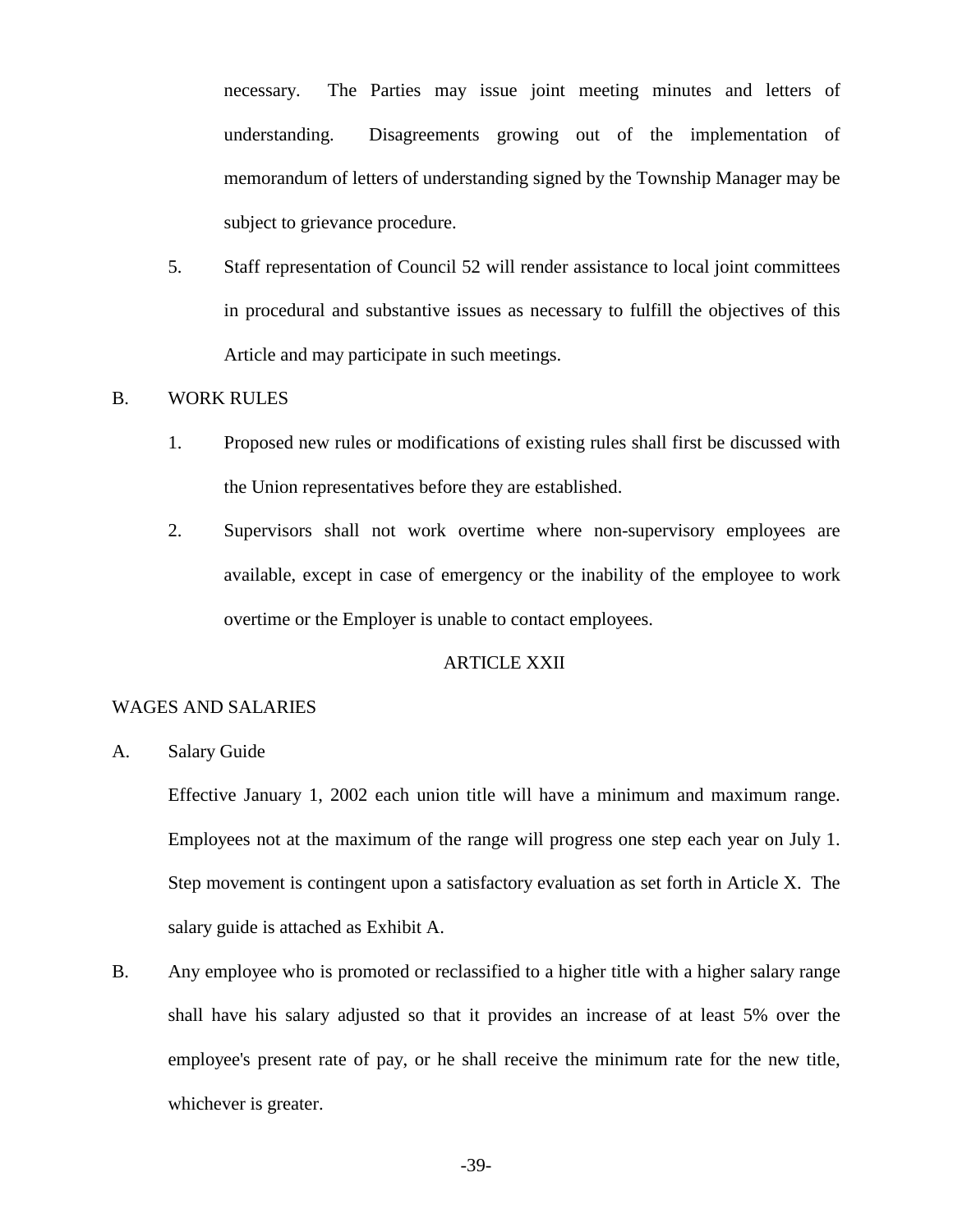C. Effective January 1, 2005, all employees will receive a cost of living increase of *4% and* will also be eligible for a step increase on July 1 based upon job performance and evaluation by the Director of Public Works.

Effective January 1, 2006, eligible employees shall receive a cost of living increase *of 4%* and will also be eligible to receive a step increase July 1 based upon job performance and evaluation by the Director of Public Works.

*Effective January 1, 2007, eligible employees shall receive a cost of living increase of 3.75% and will also be eligible to receive a step increase July 1 based upon job performance and evaluation by the Director of Public Works. Effective January 1, 2008, eligible employees shall receive a cost of living increase of* 

*3.75% and will also be eligible to receive a step increase July 1 based upon job*

performance and evaluation by the Director of Public Works.

D. Heavy Maintenance Welding: An employee qualified to do heavy welding maintenance will be paid a ten (10) percent differential in hourly rate of pay provided that the welding assignment exceeds four (4) hours' duration within the regular eight (8) hour day. In the event the heavy welding assignment takes less than four (4) hours to complete, no hourly rate of pay differential will be paid. Heavy welding maintenance assignments will be scheduled by the Director of Public Works. Only qualified employees will be assigned on a rotating schedule. A separate logbook shall be maintained to record all such hours of work. Any falsification of records shall be cause for immediate termination.

# ARTICLE XXIII

# FULL WORK CREWS

A. Seasonal employees shall be hired only to supplement the regular work force in seasonal peak periods or emergencies. No seasonal employee shall fill any established position,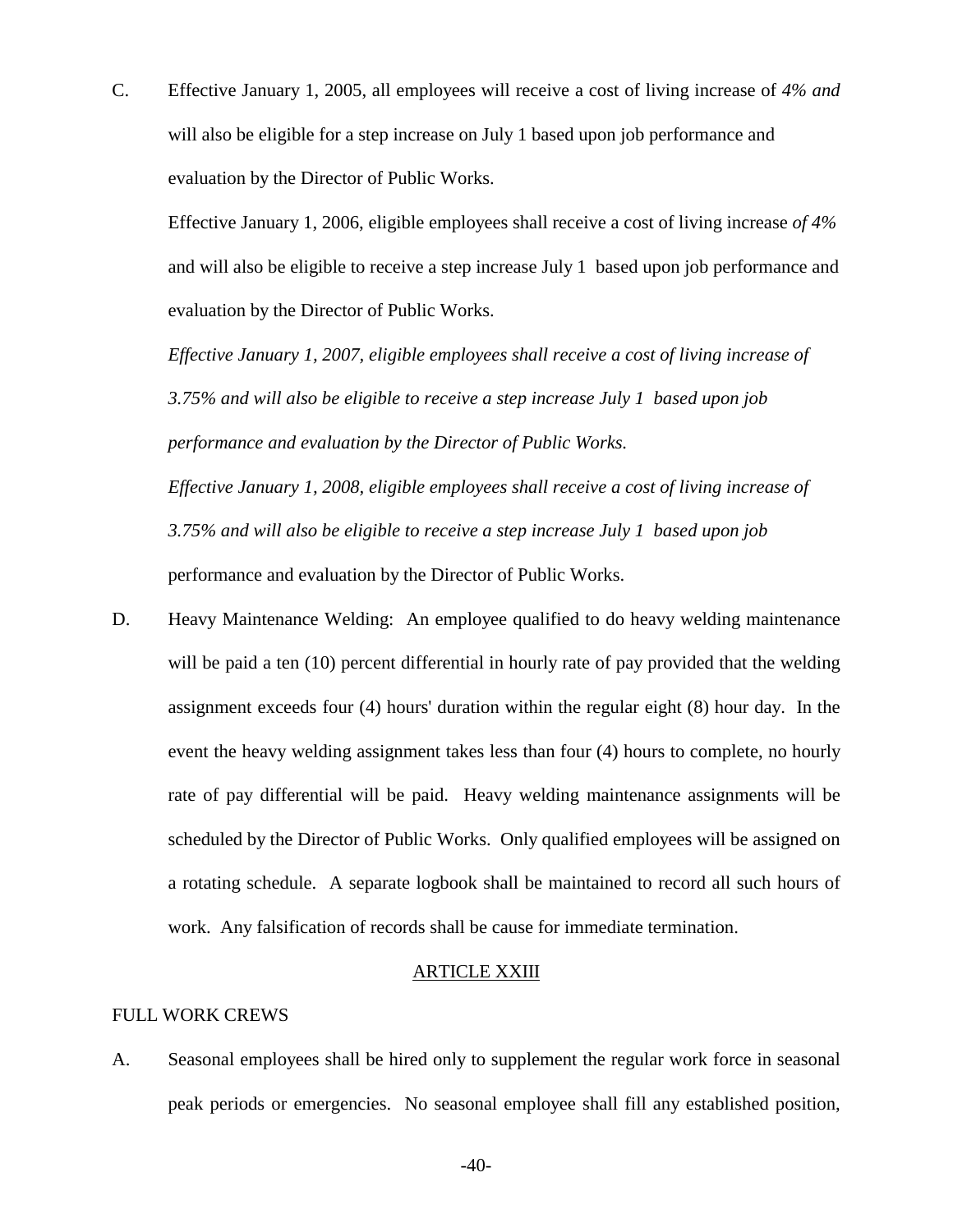nor shall they be hired on a temporary basis to fill higher than entrance level positions, except when permanent employees in such entrance level positions are not available to fill such positions on temporary reassignment.

- B. Seasonal employees shall not receive a higher rate of pay then probationary employees within the same classification.
- C. Any temporary employee who is hired on a temporary basis and who is subsequently transferred to permanent status shall be credited with seniority for the purpose of all benefits of this Agreement from his original date of hire as a temporary employee.
- D. Disabled Employees. The Employer shall make every effort to place employees, who, through physical-sensitivity or otherwise, have become partially disabled on their present jobs, on work which they are able to perform.
- E. Supervisory Employees. The Director of Public Works and other supervisory employees shall not engage in work belonging or assigned to other employees in the bargaining unit, except in cases where an emergency exists and no qualified person is available.
- F. Personal Damages. The Employer shall replace or reimburse employees for any damages incurred to his personal property such as clothing and eye glasses, which was brought about as a result of an accident while he was carrying out the duties of his job, provided, that the Township shall not be responsible for damages that are the result of negligence by the employee.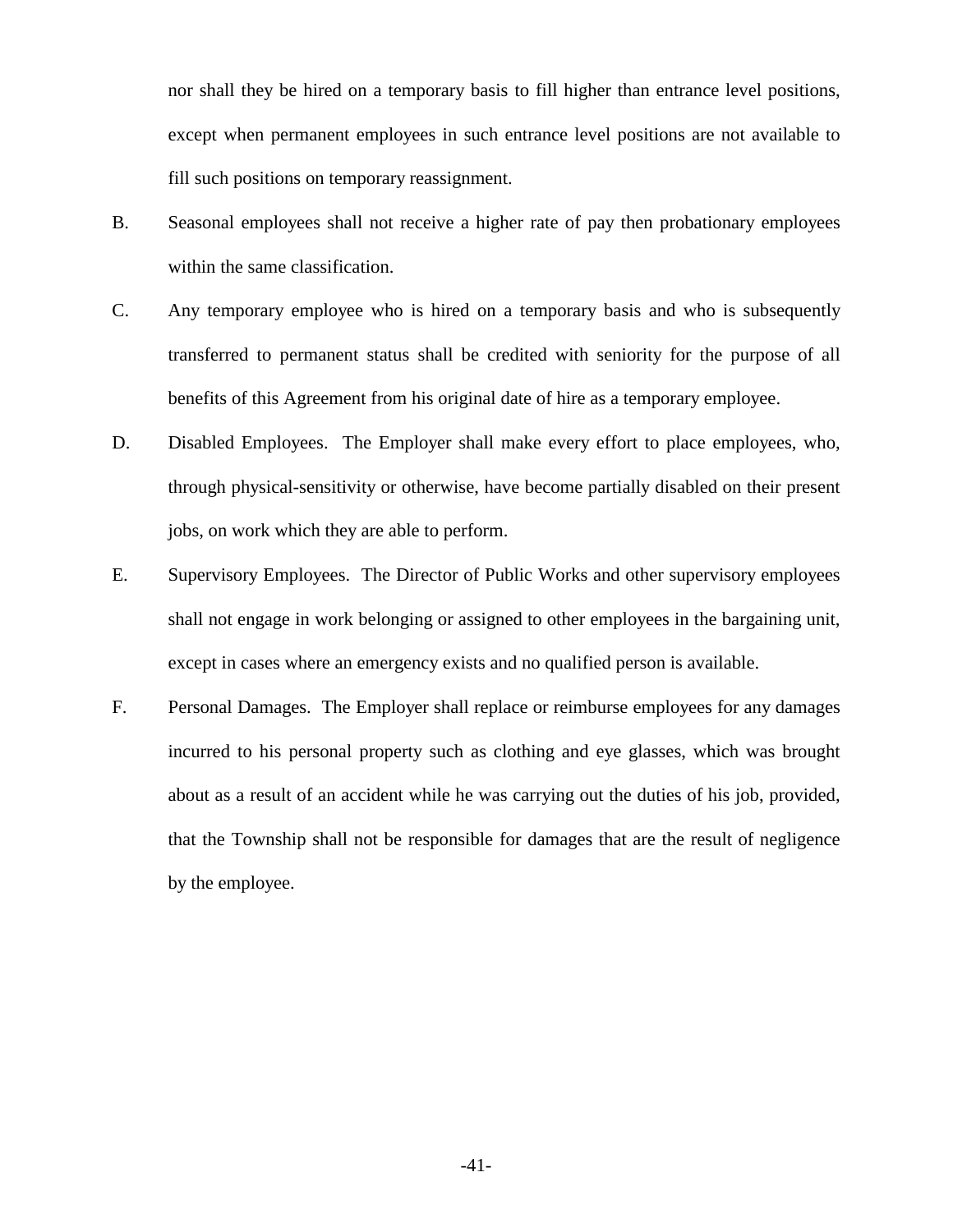#### ARTICLE XXIV

#### STRIKES AND LOCKOUTS

- A. Lockouts. No lockouts of employees shall be instituted by the Employer during the term of this Agreement.
- B. Strikes. No strikes of any kind shall be caused or sanctioned by the Union during the term of this Agreement.

# ARTICLE XXV

## SAVINGS CLAUSE

Should any Article, Section, or portion thereof of this Agreement be held unlawful and unenforceable by a court of competent jurisdiction, such decision of the court shall only apply to the specific Article, Section, or portion thereof directly specified in the decision; upon the issuance of such decision, the parties agree immediately to negotiate a substitute for the invalidated Article, Section, or portion thereof.

## ARTICLE XXVI

#### MAINTENANCE OF BENEFITS

Any benefit presently in effect for employees covered by this Agreement will be retained in force as if such benefit has been abridged by this Agreement where it has been otherwise mutually agreed between the Union and the Employer and/or

negotiated in future Agreements between the Union and Employer.

#### ARTICLE XXVII

## FULLY BARGAINED PROVISION

This Agreement represents and incorporates the complete and final understanding and settlement by the parties of all bargainable issues, which were or could have been the subject of negotiations. During the term of this Agreement, neither party will be required to negotiate with